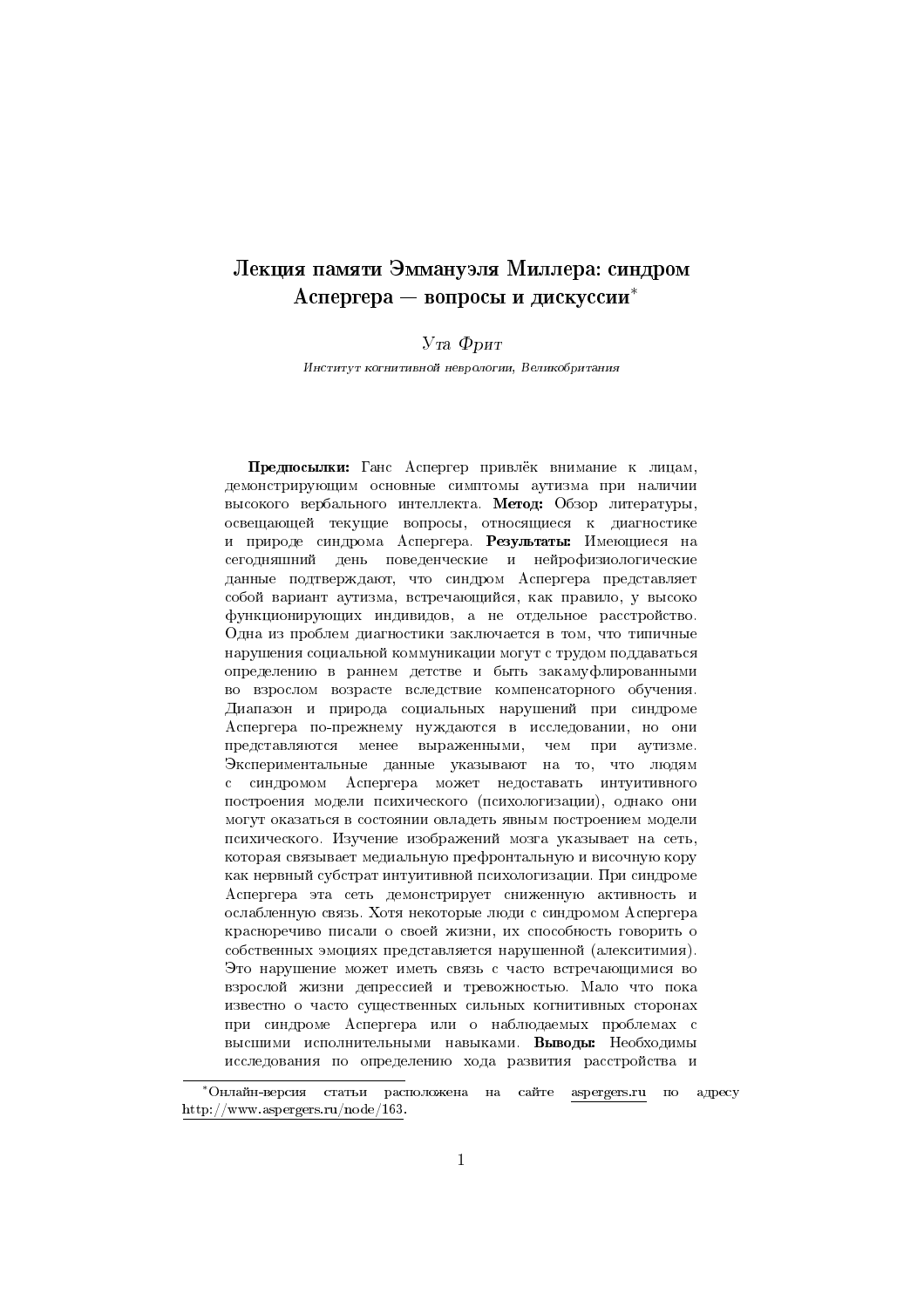природы сильных и слабых сторон как в социальной, так и в несоциальной областях. Для этого нужны более чувствительные инструменты оценивания, чем те, что существуют на настоящее время. Настоятельно требуют исследований вопросы, относящиеся к распространённости синдрома Аспергера, ассоциированным с ним и вторичным чертам, а также касающиеся оптимального обучения и поддержки. Ключевые слова: аутическое расстройство, эмоции, исполнительные функции, нарушение психологизации, социальное сознание, модель психического.

Черты биографии Эммануэля Миллера (1893-1970)<sup>1</sup> позволяют провести некоторые значимые параллели с Гансом Аспергером (1906-1980). Оба они были одними из первых детских психиатров с своих странах, Великобритании и Австрии, и основали прочные институты по заботе о психическом здоровье детей. Оба подчёркивали решающее значение социальной работы и образования. Согласно всем описаниям. оба были людьми эпохи Возрождения, собравшими крупные библиотеки, которые свидетельствовали об их обширных интересах, простирающихся от медицины до философии и искусств. На трудовую жизнь Аспергера, так же как и Миллера, глубокое влияние оказали исторические катаклизмы первой половины 20-го века. Подорвавшие Европу войны имели такого рода психиатрические последствия, с которыми прежде врачи сталкивались редко. В Лондоне Эммануэль Миллер лечил контуженных пациентов, возвратившихся с Первой мировой войны, и точно так же в Вене Эрвин Лазар, учитель Ганса Аспергера, учредил центры для детей с сильной депривацией и посвятил свои познания в медицине облегчению их состояния. Возникла традиция лечебного обучения, которой Ганс Аспергер следовал всю жизнь.

Ганса Аспергера, однако, помнят главным образом за то, что он был одним их тех двух дальновидных клиницистов, которые идентифицировали и дали имя состоянию, известному теперь как аутизм. Лео Каннер, работавший в Балтиморе, опубликовал свою основополагающую статью об аутических нарушениях аффективного контакта в 1943 г., тогда как Ганс Аспергер опубликовал свою статью об аутической психопатии в 1944 г. Ни один из них не знал о другом и, по-видимому, они сохранили профессиональную дистанцию. Каждый, похоже, пребывал в уверенности, что другой писал об ином типе детей. Однако тщательный анализ показывает, что в описанных ими случаях много общего (Wing, 1991). В наиболее знаменитых случаях Аспергера имелись высокие интеллектуальные способности и не по годам развитая речь, тогда как Каннером о таких случаях не сообщалось, однако он также описал другие, при которых были низкие способности и плохая речь. В этом смысле Ганс Аспергер

<sup>&</sup>lt;sup>1</sup>Эмануэль Миллер (1893–1970) — основоположник детской и подростковой психиатрии в Великобритании.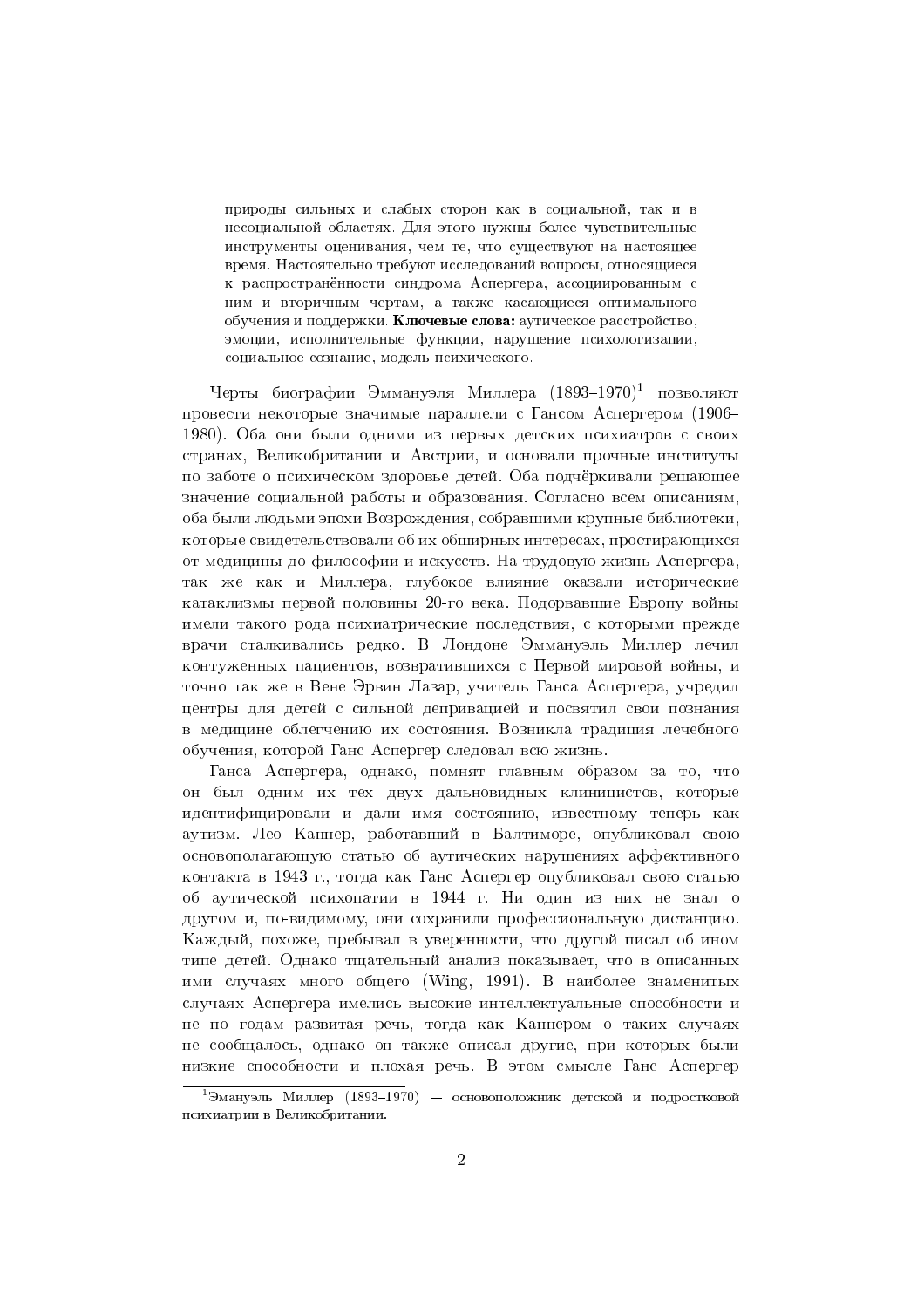предвосхитил аутический спектр (Wing, 2000). Аспергер рассматривал аутизм как конституционно заданный, пусть и патологический, тип личности. Термин Аспергера "аутическая психопатия" кажется нам сегодня странным, но когда-то он просто указывал на стабильное состояние, в противоположность прогрессирующим расстройствам. Аспергер отметил, что в ходе развития часто происходит улучшение, в противоположность ухулшению, обычно наблюдаемому у психотических пациентов. Каннер также сообщал об улучшениях при развитии в своих первоначальных случаях, но дал менее оптимистичную картину (Kanner, 1971).

Ганс Аспергер стремился к повышению осведомлённости об аутизме, так как считал, что аутичные люди, вероятнее всего, страдают от трагического непонимания и, как следствие, жестокого обращения со стороны других. Он беспокоился не только о детях, которых встречал в своей педиатрической клинике, но и о взрослых, в том числе о некоторых из родителей, кто имел проблемы с изоляцией и трудоустройством, обусловленные их состоянием. Он выступал за такой образовательный подход, когда учителя будут работать с детьми, а не против них, построенный на их сильных сторонах и идущий в обход их слабостей. Поскольку эти дети не работают хорошо в группе, он настаивал на необходимости индивидуального подхода. Он был убеждён, что лучше всего они учатся, руководствуясь собственными специальными интересами. Он заметил, что учителя, которые были объективны и, ло некоторой степени, беспристрастны, часто добивались своими методами хороших результатов. Аспергер настойчиво убеждал, что лица с аутическим расстройством могут не только быть успешными в избранной ими профессии, но и представляют большую ценность для общества. Он считал, что обучение детей с аутизмом должно базироваться на глубоком понимании этого состояния. Эти проницательные идеи по-прежнему остаются актуальными.

# Рост внимания к синдрому Аспергера

Работа Ганса Аспергера привела к признанию летей и взрослых с хорошими речевыми способностями, у которых, по-видимому, имеется аутизм в более лёгкой форме. Прежде эти люди практически не замечались, рассматривались среди эксцентричных, обсессивных или пограничных и шизотипических личностей. Одна из причин, по которой они признаны теперь, состоит именно в том, что им было дано обозначение "синдром Аспергера". Название "синдром Аспергера" вошло в обиход после оказавшей значительное влияние статьи Лорны Винг, опубликованной в 1981 г., которая и привлекла внимание англоязычного мира к вкладу Ганса Аспергера. Тем не менее, оригинальная работа Аспергера не была переведена на английский до 1991 г. (Frith, 1991).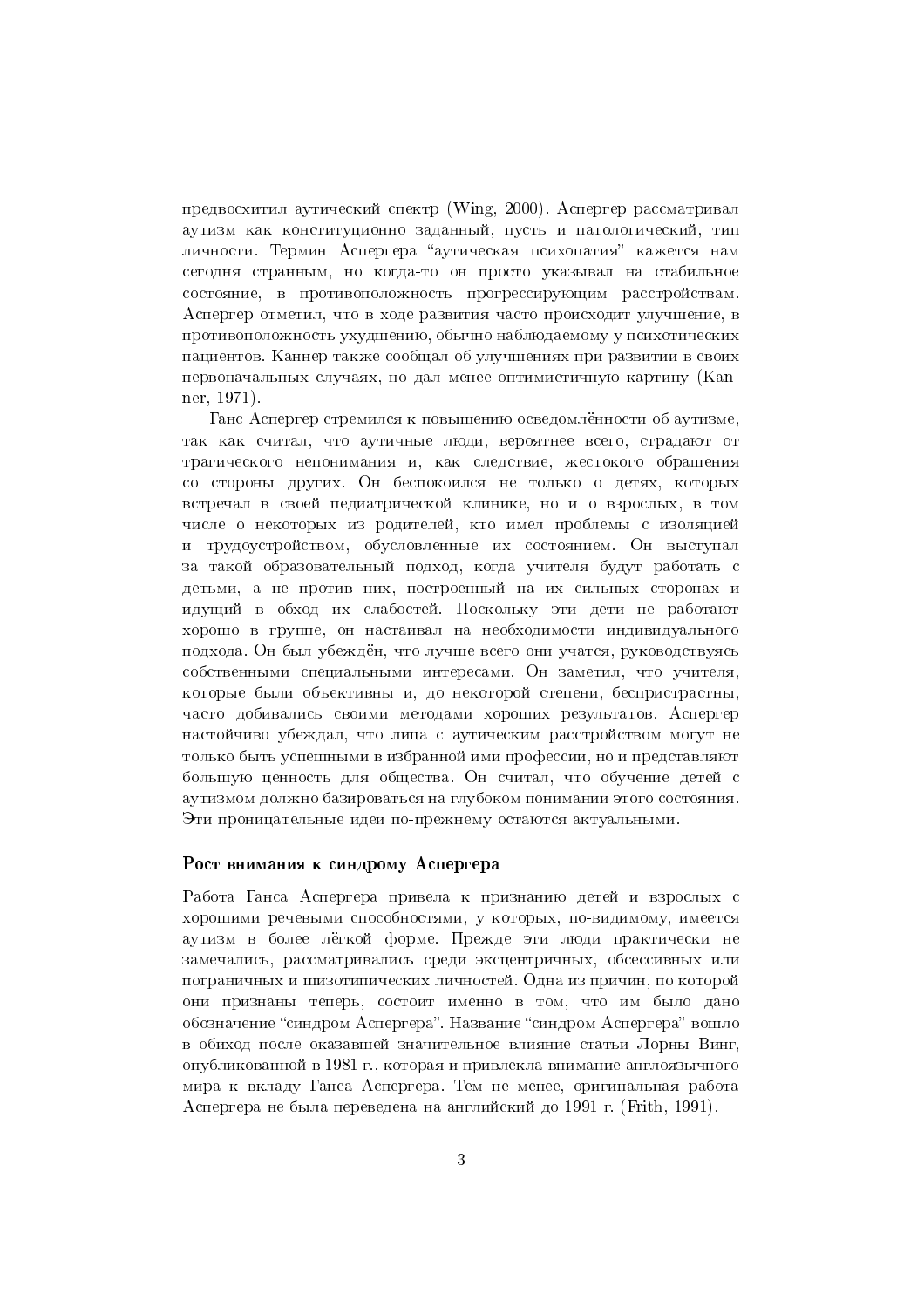В своей статье 1981 г. Винг приводила аргументы за то, что аутизм нельзя охватить несколькими статичными критериями и что есть сильные индивидуальные отличия и изменения с развитием. Она предположила, что аутизм может проявляться как в отчуждённости, так и в "странном" с социальной точки зрения поведении. Винг обнаружила, что дети со странным, не с отчуждённым, социальным повелением часто были очень разговорчивы и напоминали некоторые из случаев Аспергера. Винг не хотела говорить, что это не аутичные дети. Взамен она выдвинула предположение о спектре аутических расстройств, с различной степенью тяжести вдоль каждого из измерений - в социальных нарушениях, в коммуникативных нарушениях и в ограниченном повторяющемся поведении. Предположение о спектре аутизма прояснило смысл изменений в поведении с течением времени, часто от отчуждённости до социальной странности, а также того факта, что генетически связанные лица могут демонстрировать сильно различающиеся проявления аутического расстройства (см., например, Burgoine & Wing, 1983; Le Couteur et al., 1996).

До некоторой степени удивительно, что название "синдром Аспергера" так быстро вошло в широкое употребление. И это несмотря на тот факт, что многие люди не были уверены, как произносится его имя ("q" в слове "Asperger" произносится как "г", а не как "дж"). Врачи, уже знавшие о необычных детях, описываемых иногда как "одиночки" (Вольф, 1995), но до тех пор не проводившие связь с аутизмом, увидели схолство с синдромом Аспергера. В обихол также начало вхолить название "высокофункциональный аутизм", отстаивавшееся некоторыми из авторитетных авторов в качестве обозначения для получившей растущее признание группы детей с аутизмом, способных в плане как вербального, так и невербального интеллекта. Психиатры для взрослых также стали проявлять интерес и переклассифицировать некоторых из наиболее загадочных своих пациентов на границе расстройства личности и шизофрении как случаи синдрома Аспергера (см., например, Tantam,  $1991$ .

Описания синдрома Аспергера в средствах массовой информации вызвали сильный резонанс у публики. Многие люди стали подозревать, что знают кого-то, у кого может иметься синдром Аспергера. Кроме того, многие из стралающих людей, искавших объяснение своих проблем, начали диагностировать сами себя. Бывший практически неизвестным всего двадцать лет назад, синдром Аспергера превратился в настоящее время практически в повседневное выражение. В обширном издании под редакцией Клина, Волькмара и Спарроу (2000), однако, показывается, что то, что мы знаем о синдроме Аспергера, по-прежнему крайне скудно, а разногласия о природе этого расстройства далеки от разрешения. Тем не менее, невзирая на эти неопределённости, возникла настоятельная потребность в практической помощи и руководствах,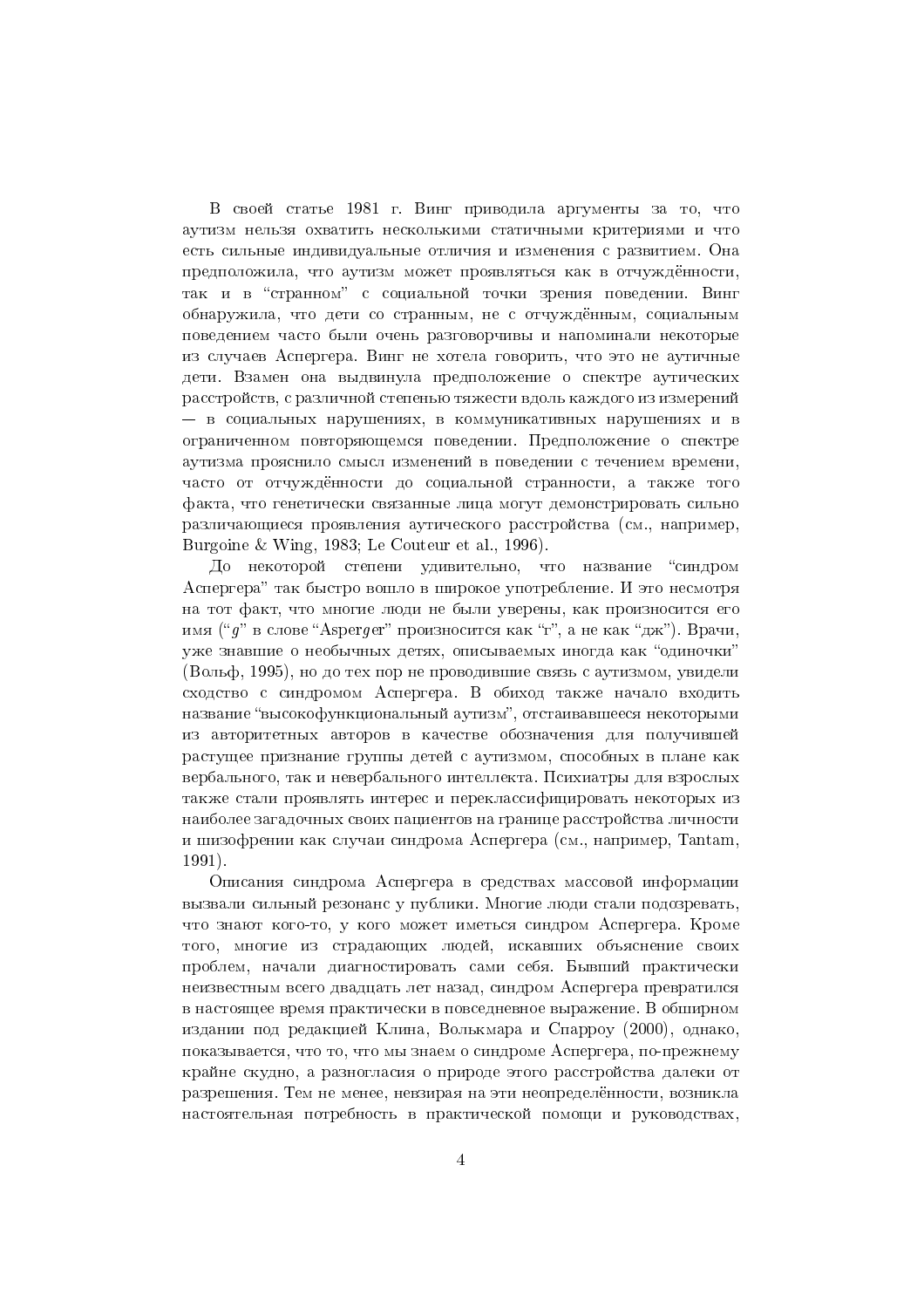что нашло отражение в большом количестве веб-сайтов (см., например, tonyattwood.com.au).

#### Вопросы о диагностике синдрома Аспергера

Клинические и практические знания  $\overline{O}$ синдроме Аспергера накапливаются, однако мы до сих пор не знаем, как часто он встречается. Естественно, ведь мы можем знать, каково число случаев, только если знаем, что именно представляет собой случай! Существуют основания полагать, что в современной клинической практике обозначение "синдром Аспергера" используется достаточно неразборчиво. Синдром Аспергера несёт специфический отпечаток, намекающий на великолепный интеллект и, возможно, даже на гениальность. Название "высокофункциональный аутизм", поскольку иногда оно применяется к лицам, которые лишь относительно высоко функционирующие, возможно, в меньшей степени содержит подобный намёк. В реальности же данное обозначение даётся множеству детей и взрослых из аутического спектра, которые всего лишь производят впечатление нетипичности, скорее разговорчивые, чем отчуждённые, но не обязательно имеют высокие способности. Синдром Аспергера или высокофункциональный аутизм так, как они определяются во многих клиниках сегодня, охватывают слишком разнородную группу, в которую входят как случаи со способностями значительно ниже средних и плохой социальной адаптацией, так и те, в которых интеллект превосходный, а социальная адаптация хорошая.

Помогают ли в определении синдрома Аспергера диагностические руководства? Смотря с какой стороны. В действительности приводились аргументы, что в соответствии с DSM-IV синдром Аспергера диагностировать логически невозможно (Mayes, Calhoun, & Crites, 2001), и последующие редакции будут, несомненно, пересматриваться. В настоящее время наиболее работающее различие между диагнозами "синдром Аспергера" и "аутизм" состоит в том, что при синдроме Аспергера не должно быть задержки речи и когнитивных функций в раннем возрасте. Это требование (что отдельные слова используются к возрасту 2 года, а коммуникативные фразы — к возрасту 3 года) позволяет достаточно последовательно произвести диагностическую дифференциацию, однако не лишено проблем. Из него не следует, что речевое развитие обязательно должно быть нормальным. Во-первых, оно опирается на ретроспективные сообщения. Во-вторых, в некоторых из этих сообщений подразумевается, что приобретение речи происходило не типично. Словарный запас детей, которым позже был диагностирован синдром Аспергера, часто описывается как преждевременно взрослый, что означает, что в нём содержались редкие слова, обычно детьми не использующиеся. В-третьих, коммуникативные фразы, даже если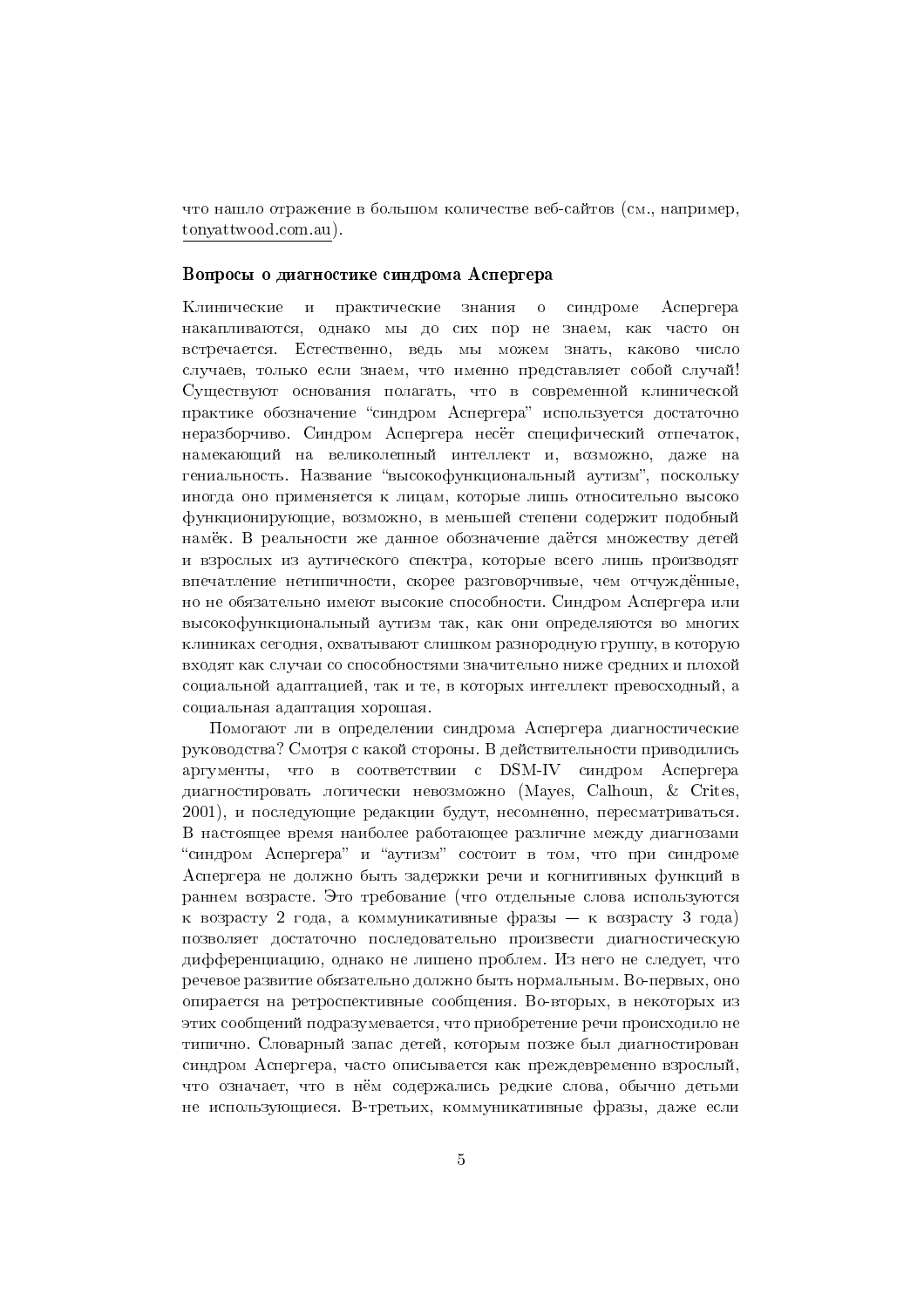в возрасте 3 года они присутствуют, ещё не дают гарантии хорошего понимания речи. Очевидно, что грубую задержку в речевом и когнитивном развитии при ретроспективном опросе исключить можно, однако современные доказательства должны быть лучше. Учитывая, что данных всё ещё недостаточно, не ясно, какой смысл оставлять наличие речи в возрасте 2-3 года в качестве критерия дифференциальной лиагностики. Лругим вариантом было бы слелать критерием разделения вербальные способности, измеренные в более позднем детстве или во взрослом возрасте.

Можем ли мы при определении синдрома Аспергера найти руководство в оригинальной статье Аспергера? Опять же, смотря с какой стороны. Первые описания Аспергера включают как интеллектуально способных и хорошо формулирующих вербально личностей, так - также - и случаи, этим критериям не отвечающие. Таким образом, не во всех случаях, описанных Гансом Аспергером, имелось то, что мы бы теперь классифицировали в соответствии с DSM-IV как расстройство Аспергера (Miller & Ozonoff, 1997; Hippler & Klicpera, 2003).

#### Насколько просто отделить синдром Аспергера от аутизма?

В чёрно-белом мире представляются две альтернативы. Первая: синдром Аспергера - полностью отдельное от аутизма расстройство, с иными генетическим, нейропсихологическим и когнитивным базисами. Обратной к этой является идея, что синдром Аспергера - то же расстройство, только вариант, с принципиально теми же вносящими вклад причинами. Следует принять факт, находящийся между этими двумя крайностями, - что как синдром Аспергера, так и аутизм представляют собой крайне неоднородные расстройства. Одна из возможностей состоит в том, что, по крайней мере в некоторых случаях, синдром Аспергера даёт модель "чистого" аутизма, когда нарушение интеллектуальных способностей не примешивается к клинической картине. Вполне вероятно, что более ограниченный вариант аномалии мозга наносит меньший ущерб развитию других мозговых систем. Этим предполагается, по-видимому, более "лёгкое" расстройство, поскольку оно не сопровождается такими проблемами, как нарушения речи или моторной координации. При компенсаторном обучении такое расстройство может в течение длительного времени оставаться скрытым. Однако, как мы увидим ниже, синдром Аспергера, даже в относительно чистой форме, может не быть ни мягким, ни скрытым. Кроме того, ассоциированные с синдромом Аспергера проблемы в обучении кажутся распространёнными и ставят такую простую картину под сомнение.

Альтернативная точка зрения – что синдром Аспергера полностью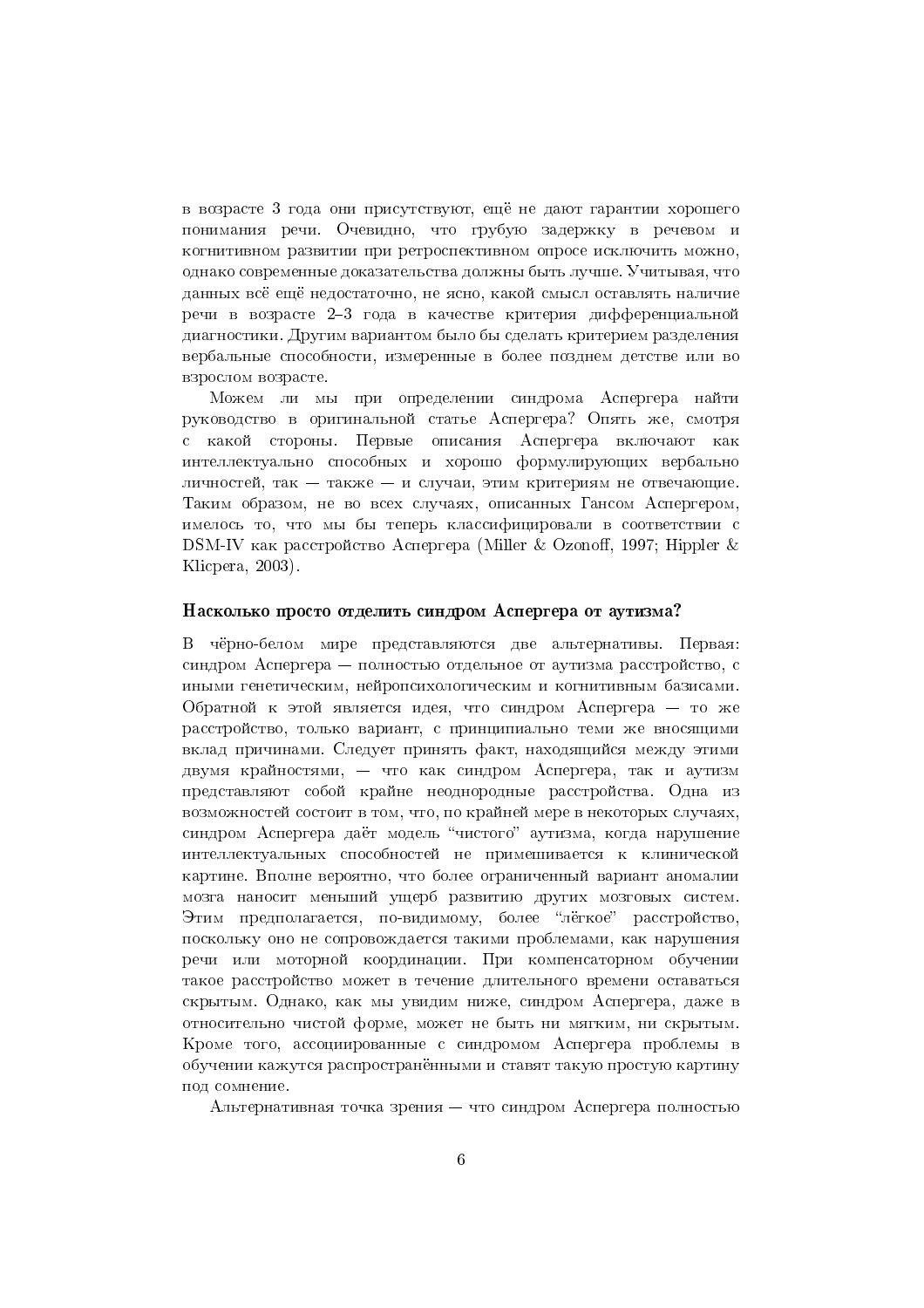отдельное расстройство развития — также сомнительна. В ряде исследований, обзор которых был недавно проведён Ритцель и Сатмари (2003), проводился поиск различий в нейропсихологических профилях, которые указывали бы на отличия в мозговом базисе. В этих исследованиях неизменно обнаруживалось, что достижения групп с высокофункциональным аутизмом в том, что касается вербальных навыков, в среднем хуже, чем у групп с синдромом Аспергера. Это, однако, напоминает хождение по кругу, учитывая то, что при диагностировании синдрома Аспергера, видимо, производится селекция по высоким вербальным способностям. С другой стороны, в исследованиях нет согласия по поводу обнаружения худших невербальных навыков, более серьёзных пространственных или моторных затруднений в группах с синдромом Аспергера по сравнению с группами с высокофункциональным аутизмом. Клином и его коллегами (Klin, Volkmar, Sparrow, Cicchetti, & Rourke, 1995) продвигалась идея, что синдром Аспергера может соответствовать психометрически определённой группе детей с невербальными проблемами в обучении (non-verbal learning difficulties, NVLD). Специфические затруднения в математике так же, как и в задачах, связанных с восприятием и моторикой — картина, считающася типичной для детей с NVLD и часто (но необязательно) также присутствующая и при синдроме Аспергера.

За ту возможность, что синдром Аспергера имеет ту же этиологию, что и аутизм, говорит ряд аргументов. Во-первых, это генетический аргумент. Случаи синдрома Аспергера и аутизма могут встречаться у родных братьев и сестёр и, вероятно, оба расстройства порождает одна и та же генетическая предрасположенность. Предполагается, что биологические причины похожи, даже если проявления расстройства сильно разнятся. Во-вторых, есть аргумент конечного итога. У людей старшего возраста с высокофункциональным аутизмом так много общих черт с людьми с синдромом Аспергера, что часто трудно указать разницу (Szatmari et al., 2000; Howlin, 2003). Действительно, во взрослом возрасте часть лиц, которые были прежде диагностированы как страдающие от аутизма и демонстрировавшие в детском возрасте задержку речи, могут стать практически неотличимыми по своему поведению от тех людей с высокофункциональным аутизмом, у кого такой залержки не было (Gilchrist et al., 2001; Mayes & Calhoun, 2001). В-третьих, существует нейроанатомический аргумент, по которому имеются разрозненные данные. Из исследований клеточной структуры избранных областей мозга (Casanova, Buxhoeveden, Switala, & Roy, 2002) предполагаются аномалии в организации миниколонок, аналогичные тем, о которых сообщалось при аутизме. Точнее, миниколонки были меньше, а составляющие их клетки более разреженными, чем в норме. Бауман и Кемпер (2003) заключили, что есть некоторые черты патологии мозга, которые присутствуют при аутизме независимо от IQ.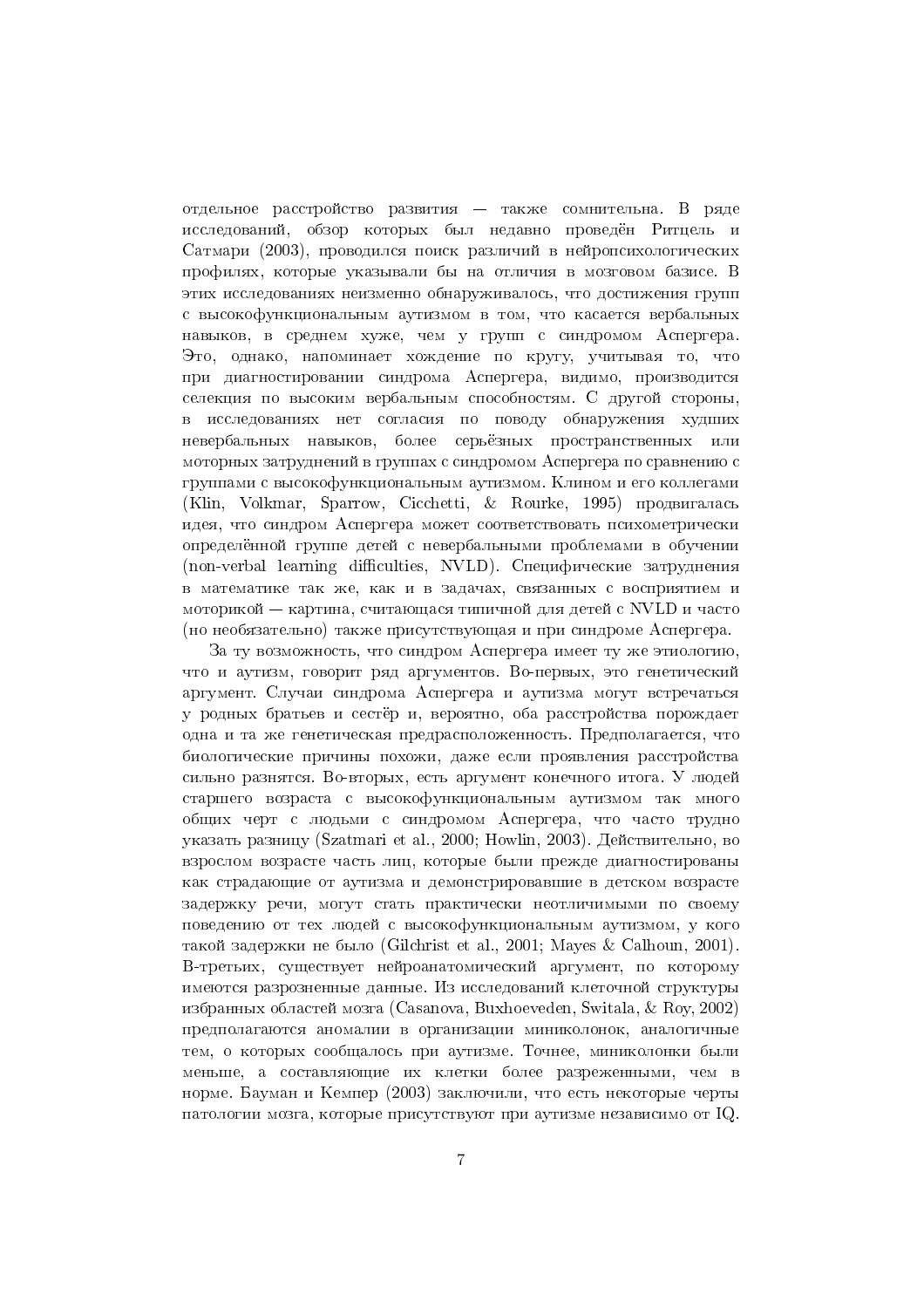Таким образом, в настоящее время преобладает точка зрения, что синдром Аспергера не является принципиально отличающимся от аутизма расстройством, а представляет собой вариант аутизма, и расположен на лёгком конце спектра аутических расстройств. Эта точка зрения согласуется с неполной, но растущей информацией, которая имеется у нас по генетике, нейропсихологии, о сознании и поведении: аутизм и синдром Аспергера — в сильной степени связанные полтипы расстройств аутического спектра. С другой стороны, мы далеки от консенсуса. Райнхарт, Брэдшоу, Бреретон и Шоу (2002) считают, например, что, невзирая на очевидные клинические перекрытия между синдромом Аспергера и аутизмом, отбрасывать возможность того, что эти нарушения могут быть клинически и нейробиологически отдельными, пока ещё преждевременно.

Даже если в преобладающей точке зрения предпочтение отдаётся континууму, из этого не следует, что мы должны отказаться от названия "синдром Аспергера" и взамен говорить о "лёгком аутизме" или об "аутизме с высокими вербальными способностями". В настоящее время термин "высокофункциональный аутизм" используется много и часто взаимозаменяемо с синдромом Аспергера. Однако при высокофункциональном аутизме, как правило, не требуют отсутствия существенной задержки речи и когнитивных функций в раннем детстве. Будут ли использоваться оба названия в будущем, покажет время. Винг (1981) предложила название "синдром Аспергера" из чисто прагматических соображений, с нелью повысить осведомлённость об этой особой форме аутического расстройства. Такие причины важны. Если взять вопрос об учебных заведениях, то ясно, что необходимо дифференцировать вербально способных детей, имеющих сильные академические интересы, от тех, у кого серьёзные проблемы с речью и кто демонстрирует другие признаки умственного отставания. Отказ от названия "синдром Аспергера" приведёт к утрате исторического контекста и богатой информации, которая накоплена вокруг него в настоящее время. Этот термин способствовал значительному росту осведомлённости широкой публики об аутическом расстройстве. Одна из причин, по которой название так остро волнует нас, состоит в том, что оно помогало обычным людям понять, что могут представлять собой странные личности с узкими обсессивными интересами и социальной неловкостью, которые могли встречаться им в повседневном окружении. Это придаёт смысл выделению специального обозначения для наименее серьёзных и наименее повреждающих форм аутического расстройства. Такое обозначение в меньшей степени стигматизирует и содержит признание того факта, что по крайней мере некоторые люди способны управляться с ним при минимальном наблюдении или помощи специалистов.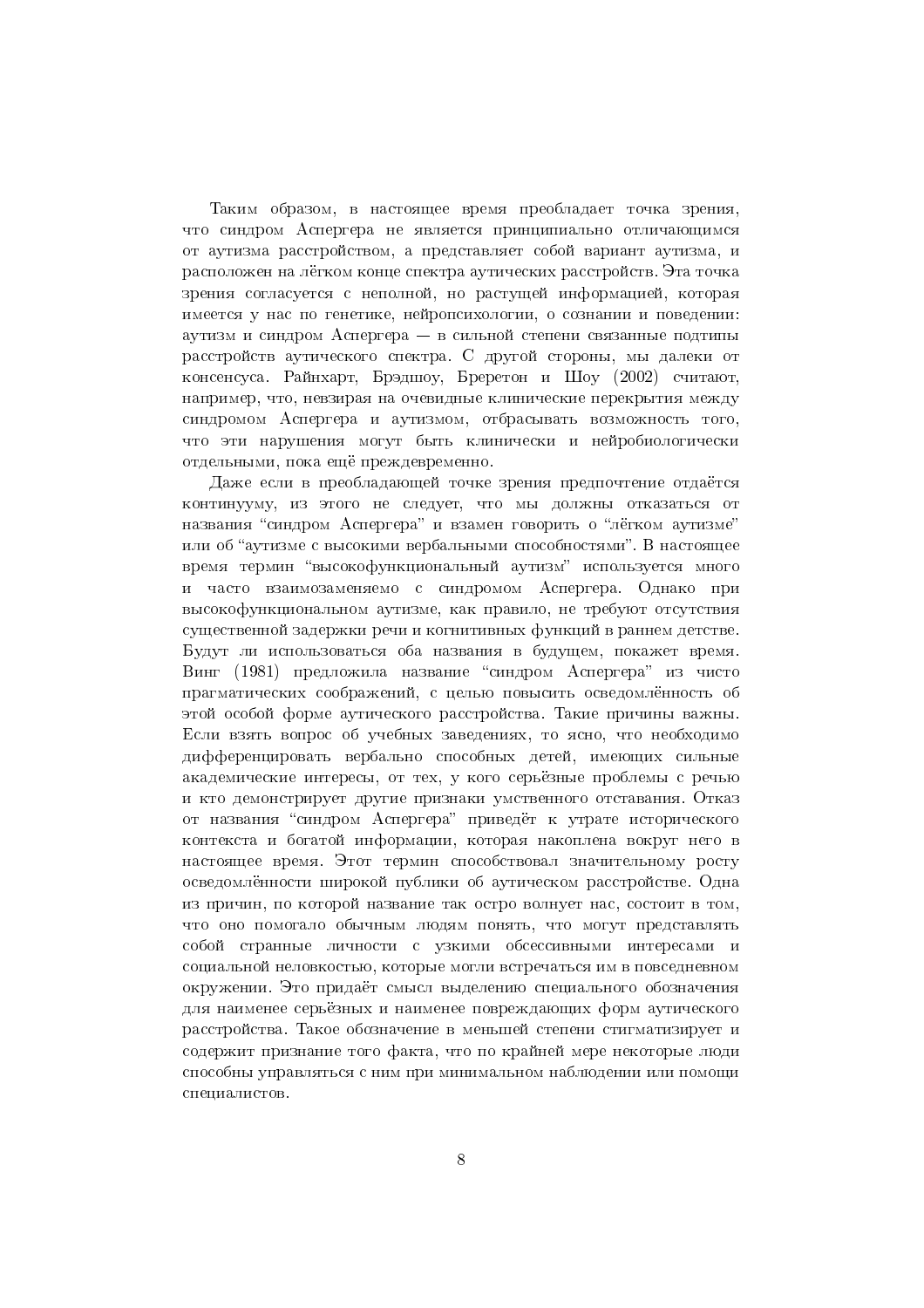#### Вопросы о ходе развития при синдроме Аспергера

Необходимым шагом на пути выяснения природы синдрома Аспергера является изучение хода развития при этом расстройстве. Важный ключ лаёт тот факт, что, в среднем, лиагноз "синдром Аспергера" ставится гораздо позже диагноза "аутизм". Хаулин и Асгарьян (1999) написали 614-ти родителям детей с аутизмом и 156-ти - с синдромом Аспергера. Средний возраст подтверждения диагноза "аутизм" был около 5.5 лет против 11 лет при синдроме Аспергера. Родители детей с диагнозом "аутизм" обычно осознавали наличие проблем в развитии их детей к возрасту 18 месяцев; в группе же с синдромом Аспергера лишь приблизительно к возрасту 30 месяцев. Первичное беспокойство в обеих группах концентрировалось вокруг аномалий в социальном развитии, но родители детей с синдромом Аспергера, похоже, замечали коммуникативные проблемы реже. Почему расстройство кажется скрытым во младенчестве и раннем детстве? Может, у нас просто нет чувствительных тестов? Или, как альтернатива, дело в том, что проблемы возникают позже и лишь когла требования социального мира становятся слишком тяжёлыми?

Возможно, что даже в раннем возрасте проблемы синдрома Аспергера заслоняются специфическими сильными сторонами, часто ассоциированными с этим расстройством. Маловероятно, что родители ребёнка, демонстрирующего "взрослую" или не по годам развитую речь, имеющего специальные интересы и великолепную память, будут обращаться в клинику, даже если он не взаимодействует со сверстниками. Когда ребёнок на первый взгляд кажется более развитым, чем потенциальные товарищи по играм, родители могут проглядеть этот знак. Не ясно, показывают ли дети, которым позже диагностируется синдром Аспергера, поведенческие проблемы, похожие на те, что демонстрируют многие маленькие дети с аутизмом, такие как истерики, сопротивление обучению пользованию туалетом, ограниченные предпочтения в еде и нарушения сна. Даже если окажется, что поведенческие проблемы важным вопросом не являются, отсюда может не следовать, что такие дети - "лёгкие".

Таким же загадочным, как тот факт, что синдром Аспергера в раннем детстве существует довольно скрыто, выглядит то, что он может вновь оказаться скрытым во взрослом возрасте (но, как правило, не во всех случаях). Это особенно верно тогда, когда интеллектуальные способности высоки, а поддержка окружающей среды хорошая. В этих случаях при коротких встречах или рутинном взаимодействии не обнаруживается чего-либо необычного. Однако с течением времени и в неожиданных ситуациях выясняется, что фасад нормальности поддерживаться не может. Множество супругов лиц с синдромом Аспергера рассказывали, как те совершенно нормально подавали себя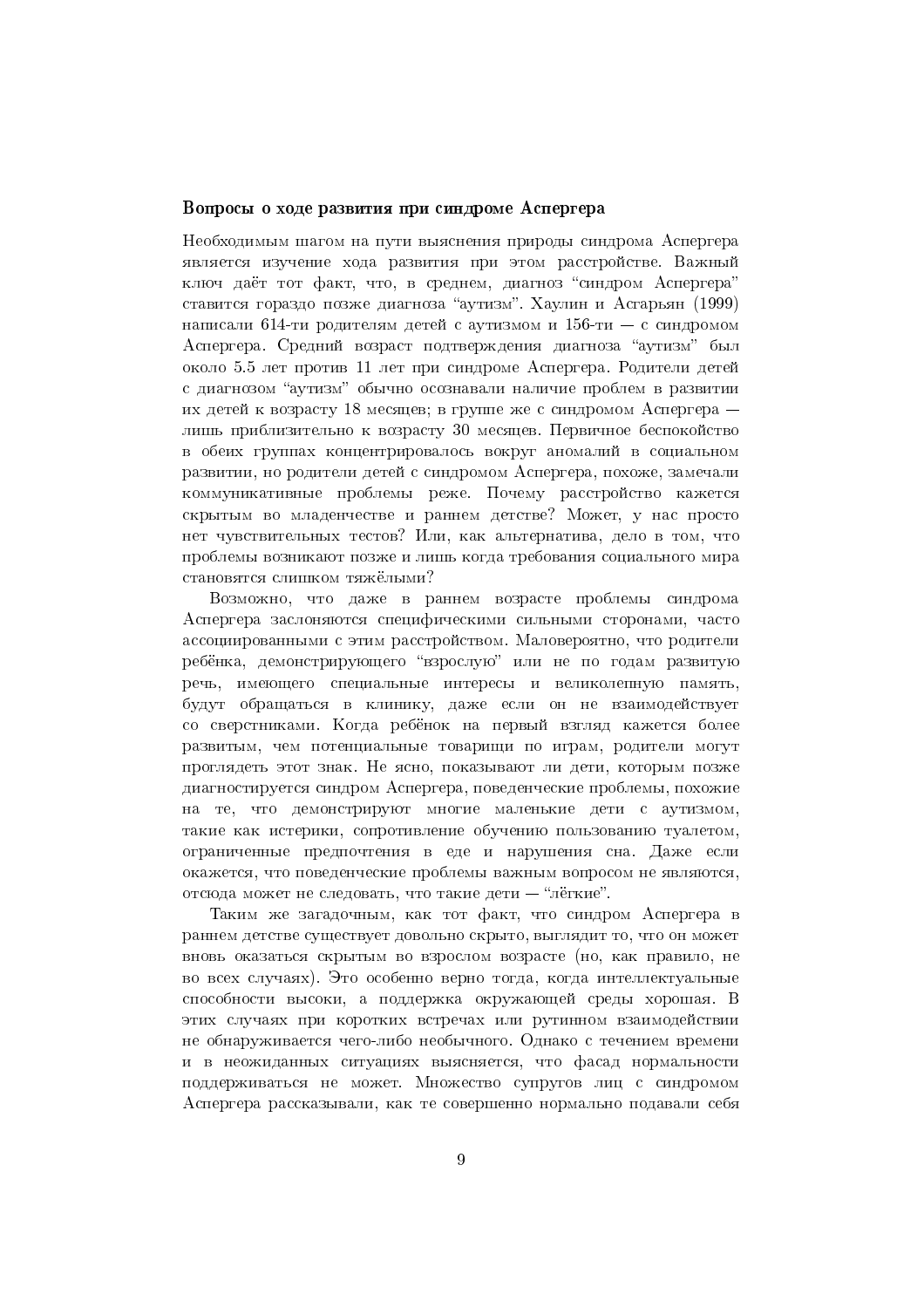своему партнёру, и как они только позже делали трудное открытие, что жизнь с человеком с синдромом Аспергера сильно отличается от нормальной (см., например, Slater-Walker & Slater-Walker, 2002).

# Является ли синдром Аспергера "лёгким" расстройством?

Некоторые люди с синдромом Аспергера ведут почти нормальную жизнь и демонстрируют прекрасную адаптацию. Другие могут справляться с трудом и нуждаться в постоянном присмотре. Ясно, что хорошая компенсация наблюдается не во всех случаях, и ясно, что существуют различия по степени тяжести. Тем не менее, в некоторых случаях расстройство может проявляться как более серьёзное, не обязательно из-за большей тяжести корневых симптомов, но из-за того, что дополнительные клинические расстройства усугубляют картину (Gillberg  $\&$  Billsted, 2000).

У детей с синдромом Аспергера задокументированы дополнительные проблемы с моторной координацией, а также специфические трудности при обучении математике и чтению. Например, Грин и соавт. (2002) нашли нарушения моторики в каждом из оценивавшихся ими случаев. Ритцель и Сатмари (2003) сообщали, что в группе из 27-ми детей с синдромом Аспергера, отобранных в возрасте от 4 до 6 лет для лонгитюдного исследования из шести центров в Северном Онтарио, в возрасте между 9 и 13 годами 21% имели специфические затруднения с чтением и  $46\% - c$  математикой. Специфические затруднения были определены в терминах расхождения на 15 пунктов с невербальным IQ (который должен превышать 80). Похоже, что эти дополнительные трудности в обучении препятствуют академическому продвижению и требуют вмешательства специалистов.

Тогда как в случае детей видное место занимают вопросы задержки в развитии, у взрослых могут возникать разнообразные психиатрические проблемы, хотя в настоящее время частота их неизвестна. Проблемы включают обсессивно-компульсивное расстройство, тревожность и депрессию и, по-видимому, оказывают сильное вторичное воздействие на способность справляться с требованиями повседневной жизни. Соответствующие признаки и симптомы не всегда сообщаются теми, кто от них страдает, и осознаются их семьями, однако лечение у специалиста необходимо и может облегчить симптомы.

В сравнении с опустошительными последствиями нарушения речи и умственного отставания при аутизме синдром Аспергера и впрямь кажется "лёгким". Однако он не может рассматриваться как "лёгкое" расстройство. Существует много примеров, демонстрирующих, что он может стать тяжким грузом для того, кто им страдает, для его семьи и для более широкого сообщества.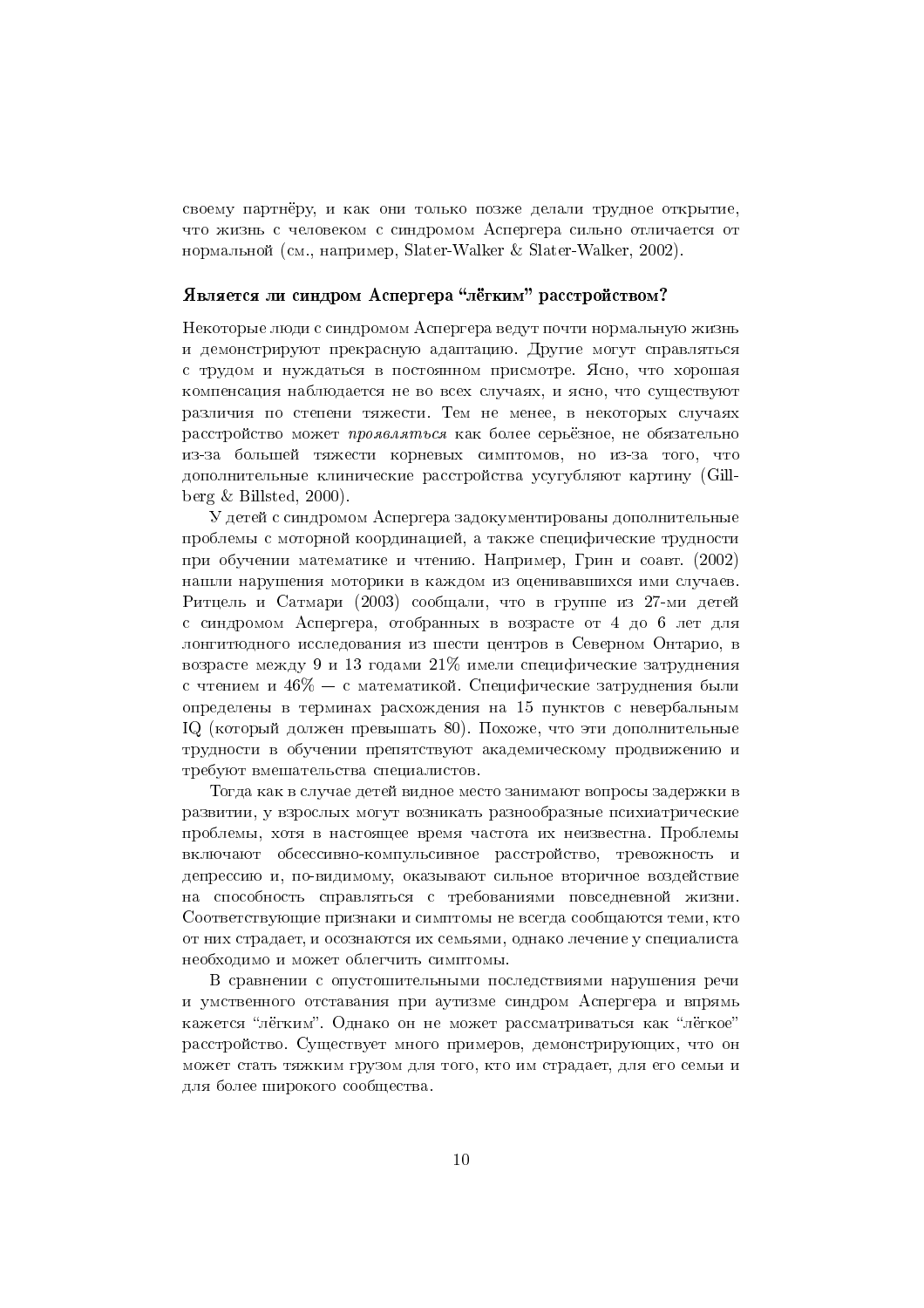#### Гипотезы о социальных нарушениях при синдроме Аспергера

Как и в случае других разновидностей аутического расстройства. знаковая черта синдрома Аспергера – неудачи в изучении и понимании социального мира. Но как в точности следует охарактеризовать эти неудачи при синдроме Аспергера? В отличие от людей с аутизмом, эти люди часто отличаются своим стремлением к социальному взаимодействию и желанием находить друзей и супругов.

Один из способов описать социальные нарушения при синдроме Аспергера — описать их как крайнюю форму эгоцентризма с вытекающим из неё недостатком принятия во внимание других. Но эти поглощённость собой и невнимание к другим не похожи на стратегию, которую может осознанно принять и гибко использовать обычный эгоистичный человек в соответствии с тем, что на данный момент в его интересах. Аутический эгоцентризм, напротив, представляется бессознательным и не определяется тем, что в данный момент человеку выгодно. Этот эгоцентризм, похоже, создаёт огромные трудности при формировании успешных лолгосрочных взаимоотношений. Супруги и члены семьи могут переживать горькое разочарование и крушение надежд. Их сбивает с толку факт отсутствия обмена эмоциями даже тогда, когда человек с синдромом Аспергера предельно чёток в изложении вопроса. Одним из препятствий, по-видимому, является неспособность со стороны человека с синдромом Аспергера поставить себя на место другого и представить, как выглядят его действия и какие эти действия вызывают чувства.

Другой способ описать социальные нарушения при синдроме Аспергера — описать их как недостаток эмпатии, включающий, в том числе, низкие способности к настройке на чувства других людей. Барон-Коэн и его коллеги сравнивали недостаток эмпатизирования с избытком систематизирования, которое относится к специфике взаимодействия с физическим миром (см., например, Baron-Cohen, Richler, Bisarya, Gurunathan, & Wheelwright, 2003). Тантам и другие на протяжении долгого времени подчёркивали нехватку базового эмоционального резонанса с другими людьми, что часто воспринимается остальными как бессердечность и холодность (Tantam, 1991).

Имеется ли здесь базовый дефицит в распознавании эмоций? Будет ли такой дефицит описывать отсутствие эмоционального резонанса, а также нехватку эмпатизирования и эгоцентризм? Результаты имеющихся исследований противоречивы. Одно из исследований (Howard et al., 2000) показало нарушения в распознавании страха, тогда как другое (Adolphs, Sears, & Piven, 2001) — нет. Критчли и соавт. (2000) сообщали, что, по контрасту с контрольной группой, у лиц с синдромом Аспергера и у высоко функционирующих лиц с аутизмом при проводившейся явно оценке выражений лиц лицевая область коры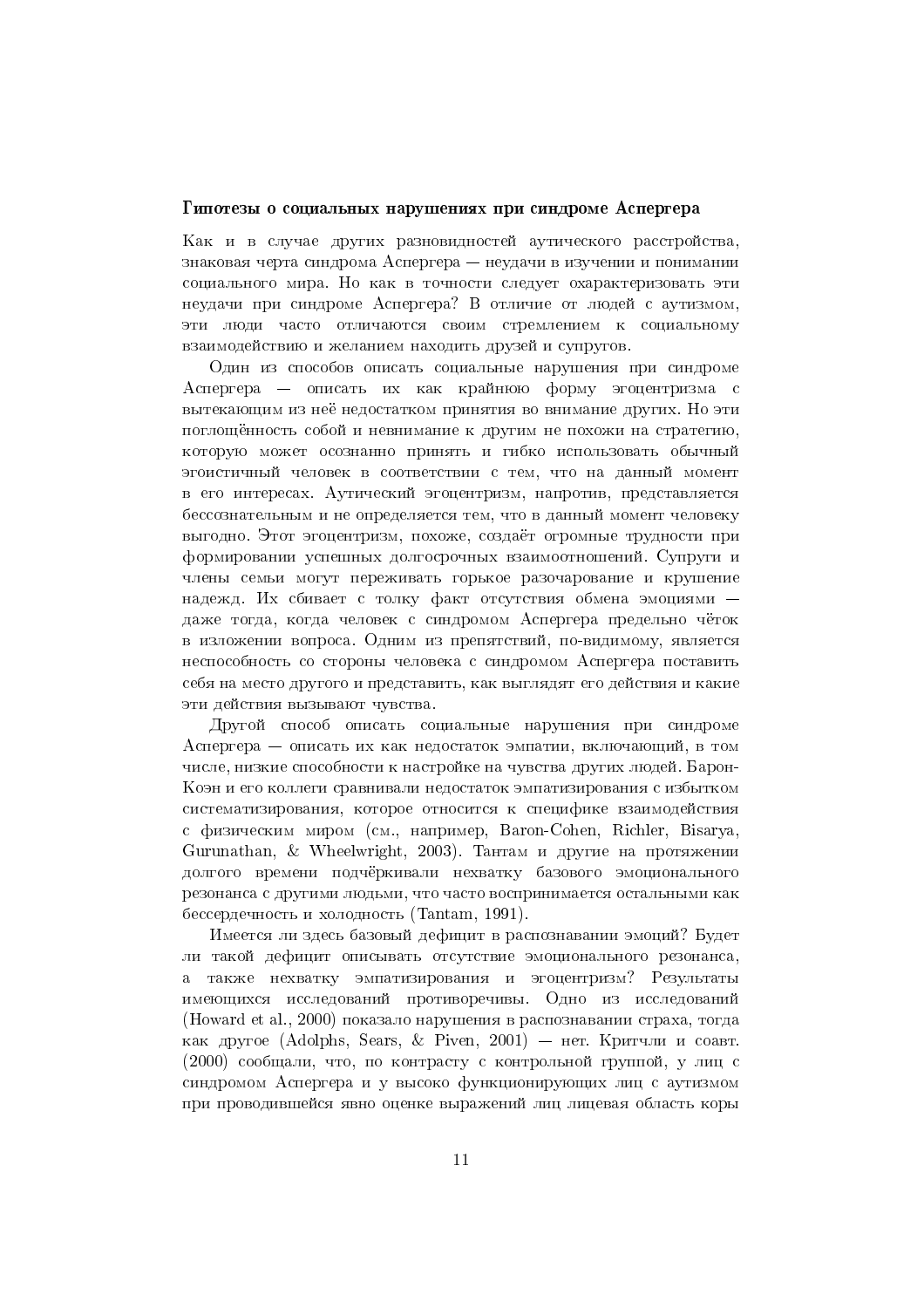не активизировалась, а когда обработка выражений лиц предполагалась неявно, демонстрировалась меньшая активность в левой миндалевидной и мозжечковой областях. Шамай-Цури и её коллеги (Shamay-Tsoori, Tomer, Yaniv, & Aharon-Peretz, 2002) описали два случая подростков с синдромом Аспергера, которые показывали при измерениях эмпатии крайнюю степень дефицита, однако не имели значимых нарушений в способности распознавать эмоции или в способности составлять в уме представления о знаниях другого человека. Тем не менее, оба подростка не могли интегрировать эмоциональное содержание с умственным представлением и вывести на этой основе эмоциональное состояние другого лица. Указанные авторы предполагают, что нарушение эмпатии у лиц с синдромом Аспергера может вызываться нарушениями в интеграции когнитивных и аффективных аспектов психического состояния других людей.

Нарушения в понимании сложных эмоций считаются, как правило, типичными при синдроме Аспергера. Барон-Коэн, Джолиф, Мортимер и Робертсон (1997) показали, что у высоко функционирующих людей с аутизмом и аутическим расстройством нарушено распознавание выражений сложных эмоций областью около глаз. При распознавании пола по области около глаз и при распознавании эмоций по лицу в целом эти люди нарушений не показали. Данные авторы предполагают, что это даёт свидетельство о специфических дефицитах в эмпатизации (таких как сложности с пониманием чувств и иных психических состояний лругих люлей). Блэр (2003) в своём нелавнем обзоре этих вопросов заключил, что при аутизме нарушено восприятие только сложных эмоций и что это нарушение можно рассматривать как неотъемлемую часть нарушений в понимании психического состояния других людей.

Наряду с недостаточным пониманием собственных и чужих внутренних состояний также имеются очевидные проблемы и с другими аспектами социального понимания. Одно из важных и уверенных открытий — плохое узнавание лиц (см., например, Critchley et al., 2000; Schultz et al., 2003). Клин и его коллеги (Klin, Jones, Schultz, Volkmar, & Cohen, 2002) продемонстрировали разительные отличия в картине движения глаз у лиц с высокофункциональным аутизмом при просмотре социальных сцен. Так, эти люди были склонны смотреть на рот, а не на область глаз на лице. Более того, когла им показывали эмоционально нагруженную сцену взаимодействия в кинофильме (демонстрировался фильм "Кто боится Вирджинии Вульф?"), их взгляд сбивался и устремлялся на фон, а не следил за напряжённым диалогом между людьми по их лицам. Предстоит увидеть, являются ли аномальная картина взгляда и плохое распознавание лиц отдельными компонентами социальных нарушений. Клин, Шульц и их коллеги предположили, что аномалии в обработке лиц могут развиться как следствие проблем со взглядом преимущественно на лицо. Тогда как большинство детей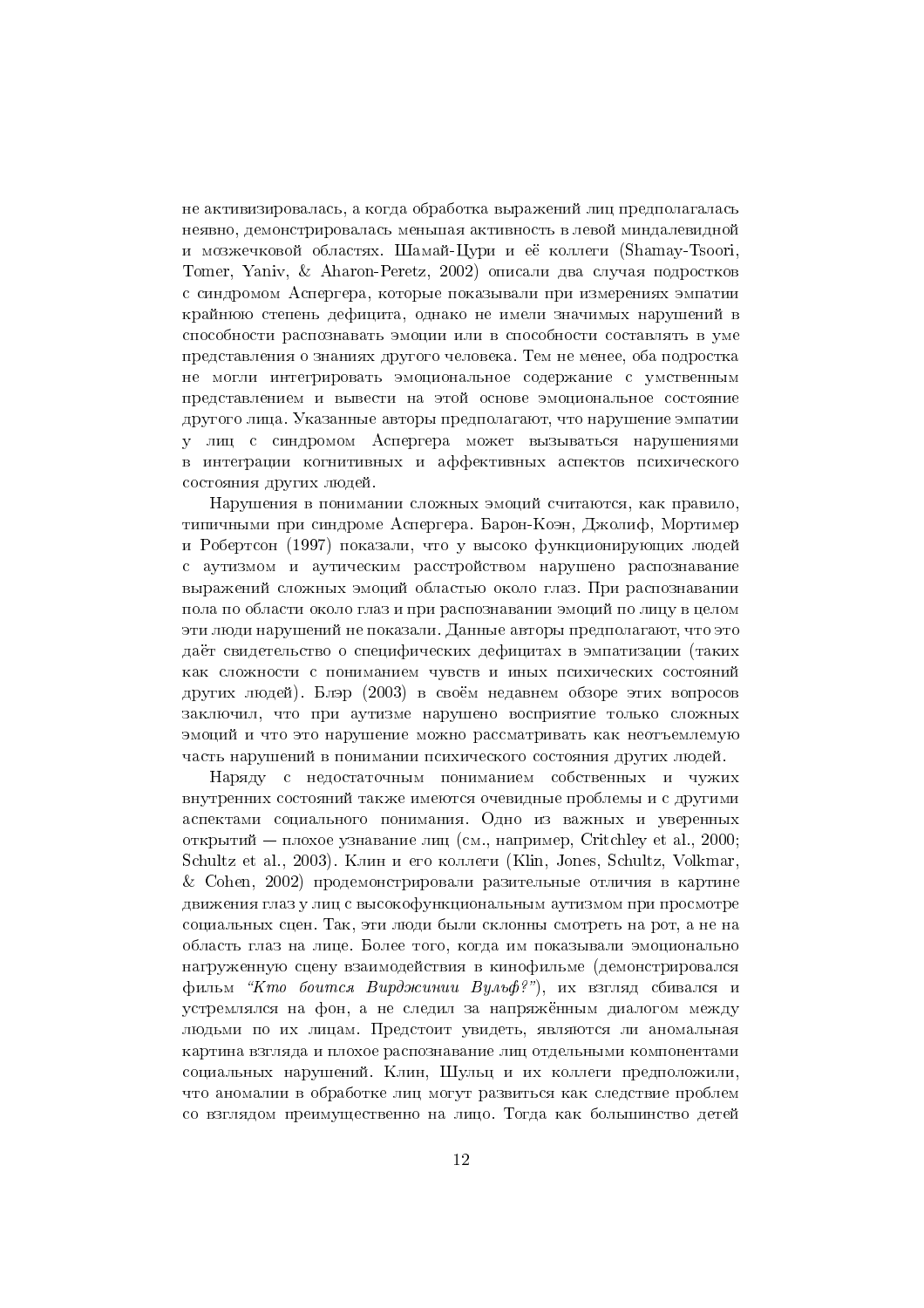быстро становятся "экспертами по лицам", дети с аутизмом могут не обрабатывать лица как особые стимулы.

Коммуникативные нарушения, которые ясно видны даже у высоко вербальных индивидов (см., например, Ziatas, Durkin, & Pratt, 2003) также взывают к систематическому анализу и объяснению. Согласно описаниям случаев, люди с синдромом Аспергера часто гораздо лучше пишут, чем разговаривают устно, и утвержлают, что отлают предпочтение общению в письменной форме. Предположительно, одно из преимуществ состоит в том, что это позволяет избежать постоянного напряжения, вызываемого необходимостью декодировать вербальные и невербальные коммуникативные сигналы от другого человека. Кроме того, в такой, обычно офф-лайновой, обстановке есть время подумать и использовать явное построение модели психического для вычисления воздействия послания на получателя.

Диагностировать коммуникативные нарушения у лиц с высокими вербальными способностями не так просто. У нас всё ещё нет практических инструментов для оценки использования жестов и голоса. Шриберг, Пауль, Мак-Суини, Клин и Коэн (2001) задокументировали при синдроме Аспергера вокализацию, не подходящую в плане фразировки, ударений и звучания. Они сообщили, что хотя люди с синдромом Аспергера были значительно более разговорчивыми, чем те, у кого высокофункциональный аутизм, статистически значимых различий между этими двумя группами всё же мало.

Гипотезы о социальных нарушениях при синдроме Аспергера сильно разнятся, и согласия достичь невозможно, пока не будет выяснена точная природа этих нарушений. Выяснение, однако, сдерживается нехваткой психометрически валидных тестов. По используемым в настоящее время экспериментальных заданиям предполагается, что существуют огромные индивидуальные различия в социальной компетентности лиц с синдромом Аспергера, перекрывающиеся с теми, что имеются у нормально развивающихся индивидов. Некоторые находящиеся на поверхности формы поведения, которые указывают на низкую социальную компетентность, будут выглядеть в обеих группах идентично, например, плохое распознавание лиц, нехватка эмпатизационного отклика, избегание глазного контакта и предпочтение письменной коммуникации устной. Причины, олнако, по-вилимому, у этих двух популяций разные. Было бы странно предполагать, что такое поведение обязательно должно быть вызвано поломкой нейрокогнитивных механизмов. Такое предположение оправдано только в случае аутического расстройства, имеющего биологическую причину, когда, в конечном счёте, поставленный по поведению диагноз будет подтверждаться биологическим маркером.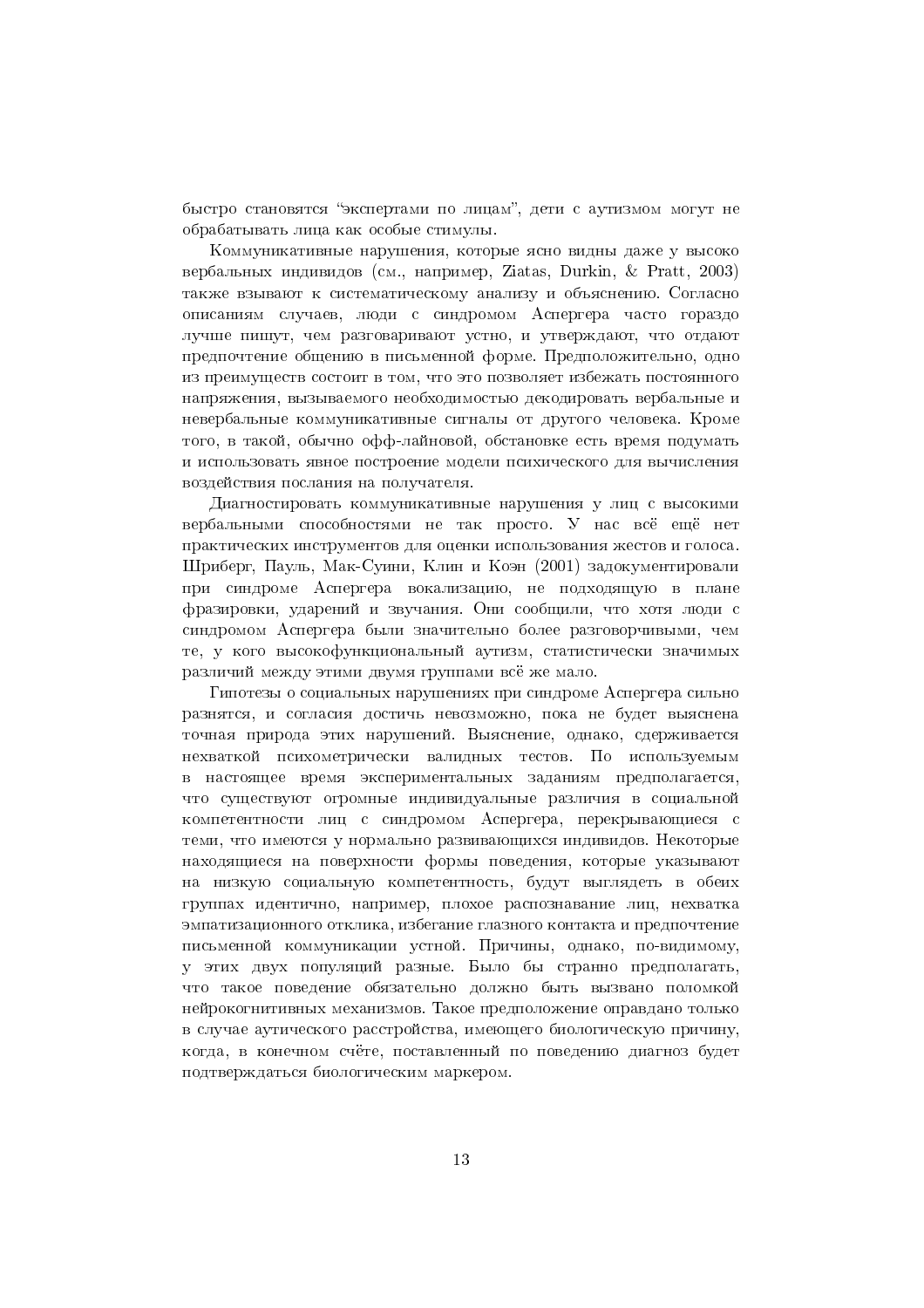#### Повреждение интуитивной психологизации

7)3-\* " - ( 1 ,) /-- (
-\$ - - -3 -3(- 3- - ") ! ) механизмов. Один из таких механизмов, который обеспечивает \* !- - "- !- - ( )"- !) -\* /! - - 3- -() 56 - 
& NEGP?6 TPLF?\* \E@FG6JUOYrFG@\* Q TPLF?\* \* 5& 7( "- !- " - ! !10) 1  $\mathcal{L}$  . The contract of the contract of the contract of the contract of the contract of the contract of the contract of the contract of the contract of the contract of the contract of the contract of the contract of th ( \$ - - 
&\* -\* NEGP?6TPLF? FK EU&\* R mEZZF\* 1994; Baron-Cohen, O'Riordan et al., 1999; Klin, 2000; Joliffe & Baron-Cohen, 1999; Rutherford, Baron-Cohen, & Wheelwright, 2002). Имеются . The contract of the contract of the contract of the contract of the contract of the contract of the contract of the contract of the contract of the contract of the contract of the contract of the contract of the contract :
- \* ( , -( ) 1 1 ( \$ - - -( !1 ,- -- 1. In the contract of the contract of the contract of the contract of the contract of the contract of the contract of the contract of the contract of the contract of the contract of the contract of the contract of the cont

Из исследований повреждения where the contract of the contract of the contract of the contract of the contract of the contract of the contract of the contract of the contract of the contract of the contract of the contract of the contract of the cont !) -- the contract of the contract of the contract of the contract of the contract of the contract of the contract o психологизации аутизме 1 -( - \* " 3-(--! , "-, \* - ! - 1negra de la construcción de la construcción de la construcción de la construcción de la construcción de la con TPLF? FK EU&\* %R TLEG]E? FK EU&\* & 2" - \* " -- - ( ( ") ! -- ) the contract of the contract of the contract of the contract of the contract of the contract of the contract of , 0) (---\* \* ! ( )( ) - 1 "-- 
- - - -- & 7-3(-- $\blacksquare$  -,!) (--- ,\* ) , -!- -(-- ( ) (-- - ) )"- !) -& + ! "- -- - \* -0- , -(-- жизни, выступает игра со спрятанной монеткой. Обычно ребёнок с  $\blacksquare$  . The set of the set of the set of the set of the set of the set of the set of the set of the set of the set of the set of the set of the set of the set of the set of the set of the set of the set of the set of the - (\* ( ! ( , - 3--\* \* ! -\* ( (, открытой (Baron-Cohen, 1992).

: !- 0- ! /- ) 1 (
- \$ - - c + "- \* ! -- 1- "- 
- -) -.- ( (.-3 - (---\* ! 3- (- $\sim$   $\mu$  , and  $\mu$  are set  $\mu$  and  $\mu$  are set  $\mu$  . The set of  $\mu$  $\mathcal{F}(\mathcal{M})$  . The first contract of  $\mathcal{F}(\mathcal{M})$  is the  $\mathcal{F}(\mathcal{M})$  . The  $\mathcal{F}(\mathcal{M})$  $\blacksquare$  . The contract of the contract of the contract of the contract of the contract of the contract of the contract of the contract of the contract of the contract of the contract of the contract of the contract of the \* " (- ( \$ - - /- (- \* ( -.- !- --\* "- (- >EKEY\* dOGo>?\* Q }GEKK\* & W -( ) !3-\* ! ! \* ! /-\* !- 3 - ) -(-- !1) () ") - ) 
&\* -\* Roeyers, Buysse, Ponnet, & Pichal, 2001; Kaland et al., 2002; Channon et EU ANN AN DEAL AN DEAL AN DEAL ANN AN DEAL AN DEAL AN DEAL AN DEAL AN DEAL AN DEAL AN DEAL AN DEAL AN DEAL AN

Меньше нарушений (
- \$ - - --, and the contract of the contract of the contract of the contract of the contract of the contract of the contract of the contract of the contract of the contract of the contract of the contract of the contract of the con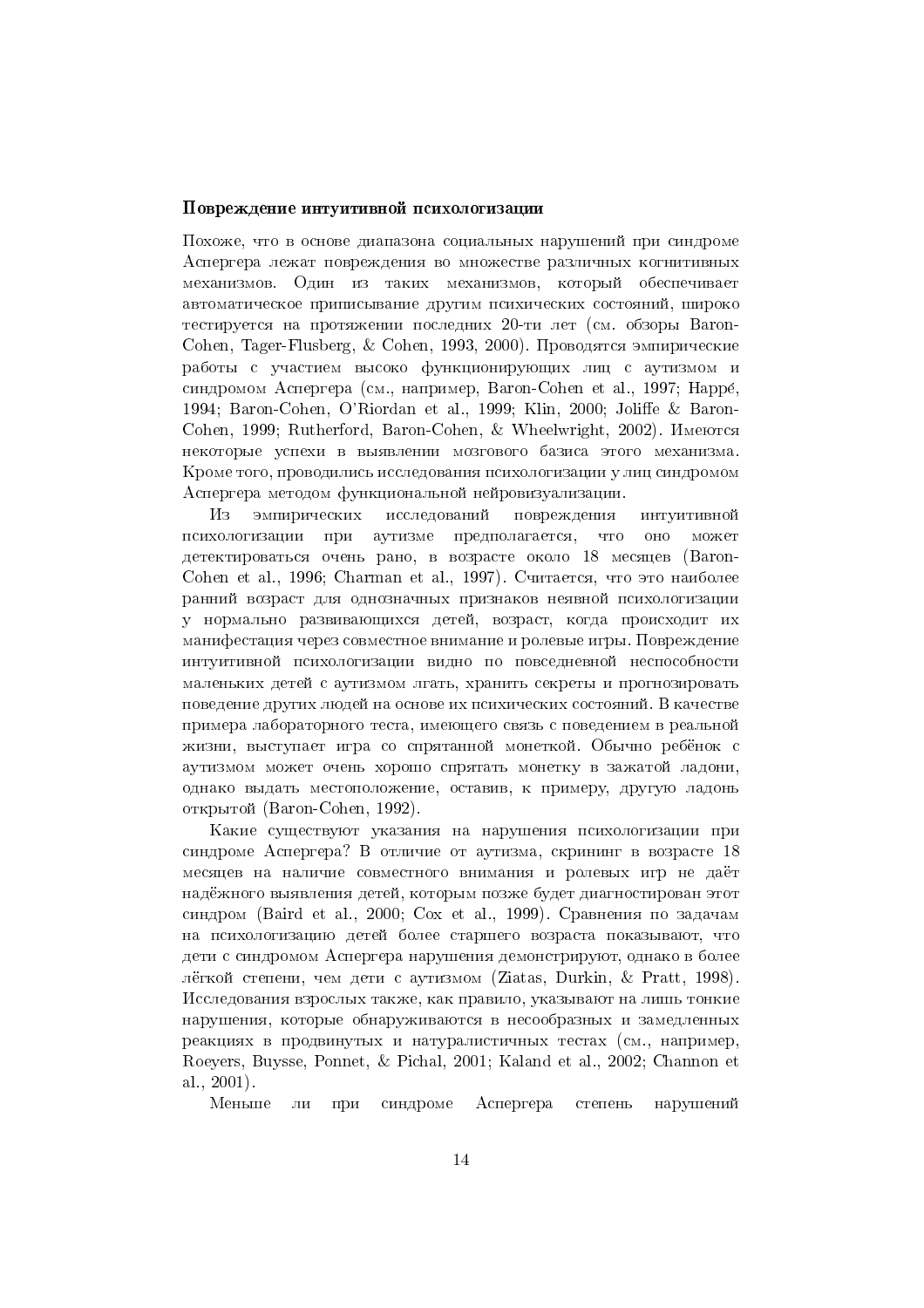психологизации, чем при аутизме? Возможно также, что нарушения не меньше, но закамуфлированы (см., например, Frith, 2003). Высоко вербальные люди могут давать хорошо обоснованные ответы в задачах на построение модели психического за счёт того, что их интеллект позволяет им использовать логические выводы. Например, они могут достигать успехов в понимании сложных сценариев, скажем, отслеживать, считает ли Мария, что Джон лумает, булто он может купить пальто (Bowler, 1992). Однако демонстрация явного построения модели психического не обязательно подразумевает наличие способностей к интуитивной психологизации.

Различие, проведённое здесь, похоже на то, которое Тагер-Флусберг (2001) сделала между "социально-перцептивным" и "социальнокогнитивным" компонентами построения модели психического. Утверждение будет состоять в том, что при синдроме Аспергера нарушена только социально-перцептивная компонента, тогда как при аутизме – обе. Эта гипотеза нуждается в проверке. Возможно, с её помощью удалось бы объяснить, почему при синдроме Аспергера неудачи в социальной коммуникации лучше видны в реальной жизни, чем в лаборатории. В реальной жизни большая нагрузка может ложиться на перцептивную компоненту, поскольку сигналы обычно неоднозначны, а ответная реакция должна быть быстрой; в лаборатории же можно обойтись социально-когнитивной компонентой, если есть достаточно времени, чтобы применить аналитические рассуждения.

В теории, предложенной Клином и его коллегами (Klin, Jones, Schultz, & Volkmar, 2003), расхождение между нарушениями в реальном мире и лабораторными успехами объясняется крайней усложнённостью социального мира, которая никогда не выдерживается в лабораторных тестах. Так, Клин и его коллеги предполагают, что выделение стимулов при аутизме в корне отличается, и это проявляется в аномальных реакциях на социальные стимулы, например, в отклонениях при слежении взглядом и в неспособности узнавать лица. Это можно отнести к синдрому Аспергера в той же степени, что и к другим формам аутического расстройства.

Также в лабораториях используются задания на интуитивную психологизацию, и на этих, вроде бы более простых, задачах люди с синдромом Аспергера, по-вилимому, проявляют нарушения лаже в большей степени, чем в некоторых из сложных заданий, упомянутых ранее. Один из примеров касается автоматического восприятия анимированных фигур как взаимодействующих агентов. Хайдер и Зиммель (1944) показали, что наблюдатель испытывает побуждение приписывать психологические состояния анимированным фигурам в соответствии со схемой их движений. Клин (2000) продемонстрировал такие геометрические фигуры лицам с высокофункциональным аутизмом и синдромом Аспергера. В исследовании Клина участники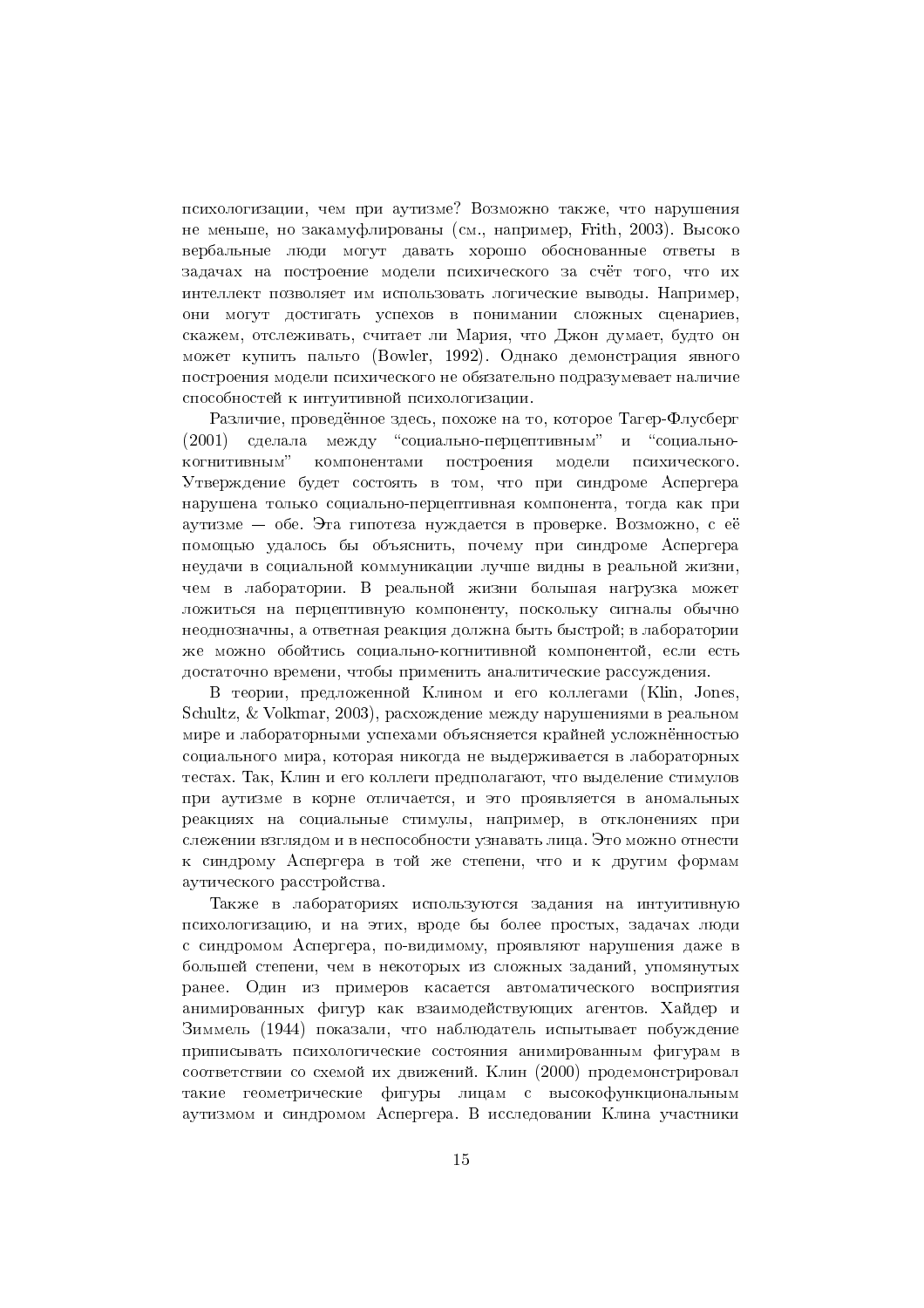аутическим расстройством идентифицировали около четверти  $\mathcal{C}$ социальных элементов истории, в то время как треть их описаний к делу не подходила. Они очень редко использовали подходящие к ситуации термины, описывающие психические состояния, а также не могли вывести из движений фигур психологически обоснованные личностные черты. Лица с синдромом Аспергера по сравнению с люльми с аутизмом выполняли залание чуть лучше, лавая более чёткие вербальные объяснения, однако разница не являлась существенной. Другое исследование с анимацией, проведённое с использованием разных материалов и различных критериев оценивания Абелем, Хаппе и Фрит (2000) также показало, что дети с аутизмом значительны менее способны подходящим образом приписывать психологические состояния, чем участники из контрольной группы. Используя те же самые стимулы, Кастелли, Фрит, Хаппе и Фрит (2002) нашли, что то же верно даже для очень высоко функционирующих взрослых с аутизмом и синдромом Аспергера.

#### Исследования психологизации при аутизме по изображениям мозга

Имеется растущее число исследований изображений мозга, когда обычным лобровольнам предлагалось выполнять простые задания, гле от них требовалось принимать во внимание психологические состояния других людей (недавний обзор см. у Frith & Frith, 2003). В каждом из этих исследований проводилось сравнение критической задачи с задачами, похожими во всех отношениях, за исключением того, что в них психологизация была не нужна. На сегодняшний день получены в высокой степени согласованные результаты. Независимо от способов подачи и реагирования, тогда, когда добровольцы делают выводы о психологическом состоянии героев (в отличие от физического или поведенческого состояний), активны аналогичные области мозга. Эти области сильно взаимосвязаны, и вполне вероятно, что они составляют часть "социального мозга", который включает в себя фронтальную (медиальная префронтальная; орбитофронтальная) и височную (верхняя височная борозда; нижняя базальная височная кора; височные полюсы головного мозга; миндалина) области, которые все тесно связаны между собой (Brothers, 1997).

Горсточка исследований была проведена  $\mathbf{M}$  $\rm c$ участием высокофункционирующих людей с аутизмом и тех, у кого синдром Acneprepa (Happé et al., 1996; Baron-Cohen, Ring et al., 1999; Castelli et al., 2002, Nieminen-von Wendt et al., 2003). В контрольные группы входили взрослые с нормальным интеллектом, того же возраста и уровня образования. Во всех этих исследованиях, независимо от поставленной задачи (визуальная или озвученная история, фотографии глаз, анимации с геометрическими фигурами) способные люди с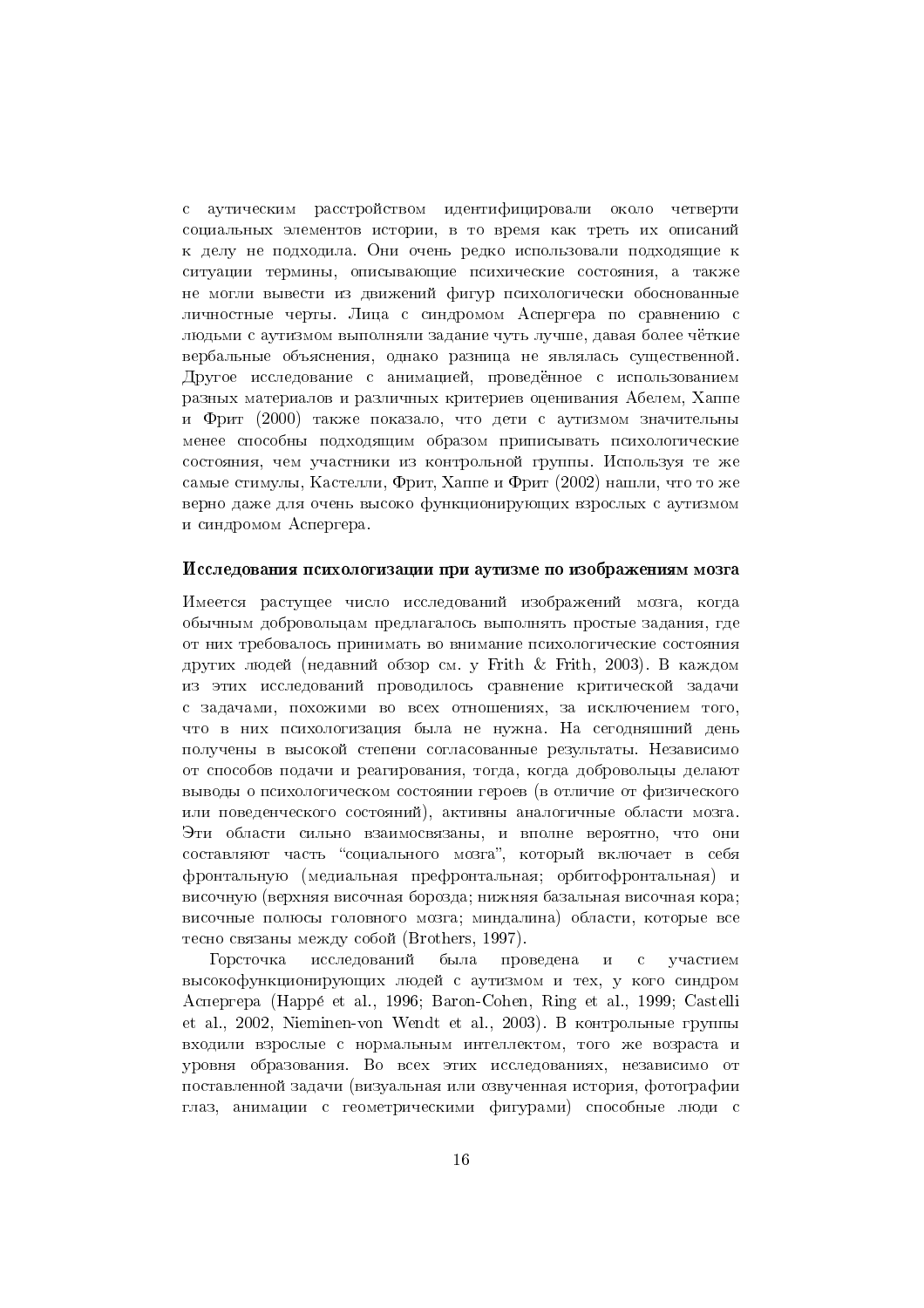

Рис. 1. Сниженная активация в системе психологизации при синдроме Аспергера во время просмотра следующей сценарию vs. случайной анимации (на основе данных из Кастелли и соавт., 2002).

аутизмом или синдромом Аспергера демонстрировали сниженную активацию мозга в компонентах системы психологизации. На рис. 1 показаны результаты исследования Кастелли и соавт. (2002), в котором использовались анимированные геометрические фигуры. В нём приняло участие 10 высокофункционирующих людей, которые в соответствии с DSM-IV были диагностированы как имеющие либо аутизм, либо синдром Аспергера. Эти две подгруппы не различались по текущему социальному поведению или по экспериментальным и психометрическим тестам. Их сравнивали с 10 обычными добровольцами соответствующего возраста и интеллекта. Как видно из рис.  $1^2$ , в трёх главных областях системы психологизации в группе с аутизмом/синдромом Аспергера наблюдалась значительно более низкая активация.

Кастелли и соавт.  $(2002)$ выдвинули предположение, **TTO** возможной причиной сниженной активации является слабая связь между компонентами. Это было подтверждено дополнительным анализом связанности областей по различиям в кровотоке. В группе с аутизмом/синдромом Аспергера связь между активацией

 $\rm{^2\Pi}$ ояснения к рисунку: Extrastriate — экстрастриарная зрительная кора; Temporal  $Pole/Amvedala - Bucoulli nonto/mumnamna$ ; Inferior Temporal — нижняя височная кора: Superior Temporal Sulcus (STS) — верхняя височная борозда: Medial Prefrontal – медиальная префронтальная кора. По оси графика – изменения кровотока в мозгу. Столбцы чёрного цвета соответствуют 10 участникам с ВФА/синдромом Аспергера, серого - 10 участникам из контрольной группы.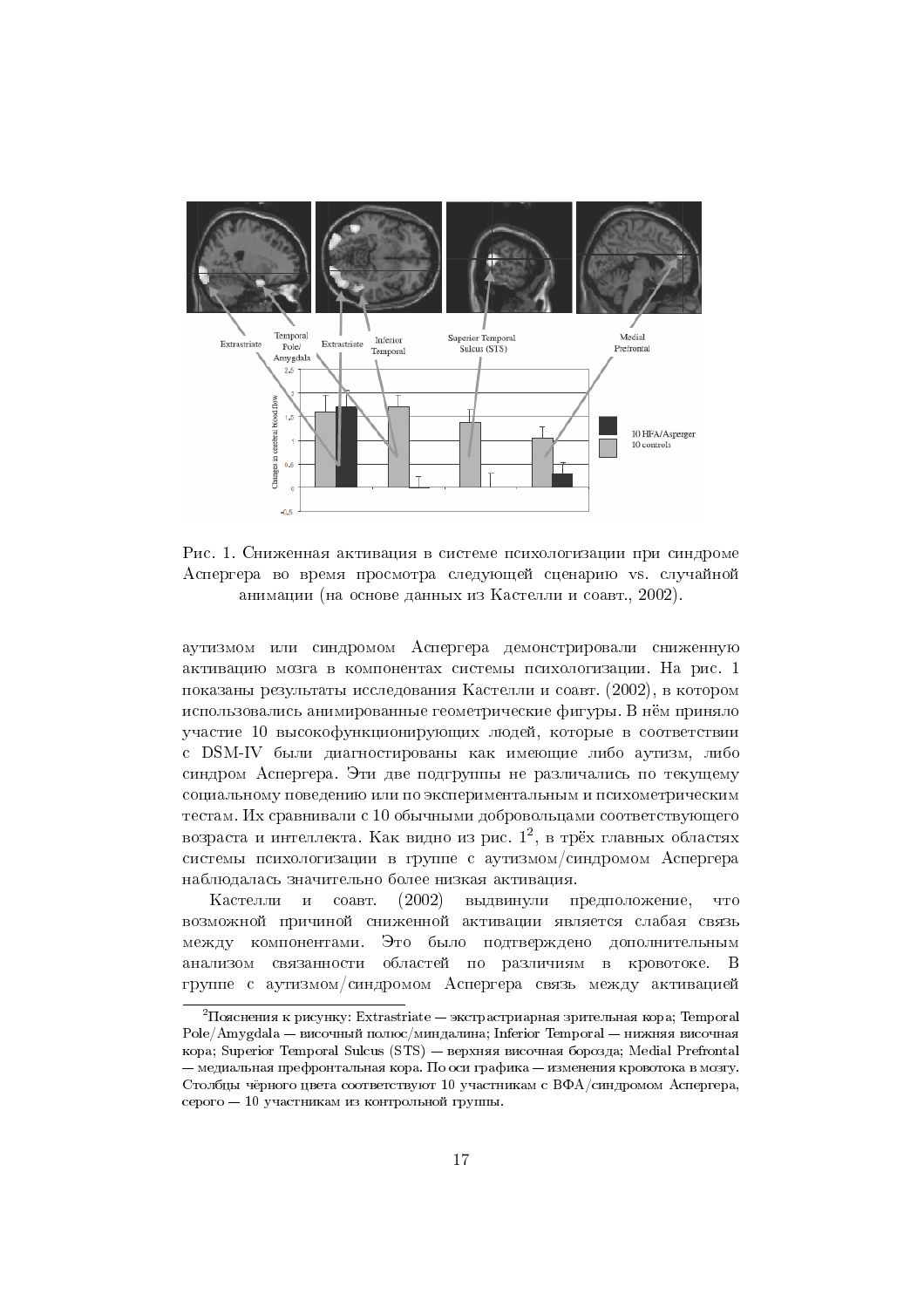затылочных экстрастриарных областей и лобно-височных областей системы психологизации оказалась значительно слабее, чем в обычной группе. Экстрастриарные области мозга задействованы в обработке визуально-пространственной информации. Как показано на рис. 1, в обеих группах они демонстрируют практически одинаково повышенную активность при рассматривании движений фигур, вызывающих приписывание психологических состояний (по отношению к просмотру случайных движений). Тем не менее, такая надлежащим образом усиленная обработка визуально-пространственной информации не сопровождалась усилением процессов обработки ближе к передним отделам системы. Почему так? Одной из причин может быть недостаточность нисходящей модуляции. Обычно за счёт сигналов нисходящей модуляции производится отбор важных, неожиданных или выделяющихся аспектов информации, и таким способом избегается информационная перегрузка. Мы можем иногда чувствовать этот эффект нисходящей модуляции - когда внезапно понимаем смысл сложных стимулов, мгновение назад казавшихся не имеющими интерпретации. В случае с анимацией мы понимаем сложные движения как несущие смысл определённого социального взаимодействия. Возможно, это тот аспект обработки воспринимаемой информации, который у людей с синдромом Аспергера не функционирует должным образом.

Это предположение приоткрывает связь с другой проблемой, когнитивного уровня, которая часто полагается характерной чертой аутических расстройств - с затруднениями с высокоуровневыми исполнительными функциями, участвующими в планировании будущего и отвечающими за гибкость. Эти затруднения также можно описать как следствие влияния недостатка нисходящего контроля.

#### Сильные и слабые когнитивные стороны в несоциальных областях

Можно отметить, что, по контрасту с социальными затруднениями, люди с синдромом Аспергера часто обладают исключительно хорошим пониманием несопиального мира (см., например, Baron-Cohen, Wheelwright et al., 1999). В выполненном Ритцель и Сатмари (2003) обзоре исследований, в которых проводилось сравнение синдрома Аспергера с другими формами аутического расстройства, сделан вывод, что неровность когнитивного профиля весьма характерна для всех форм аутизма. Давно известно, что по шкалам теста IQ Векслера у очень способных людей с аутическим расстройством наблюдаются пики и провалы, подобные тем, что имеются у гораздо менее способных, и в недавних исследованиях это было подтверждено (Goldstein, Beers, Siegel,  $&$  Minshew, 2001).

Как объяснить эти неровности? Одна из возможностей состоит в том.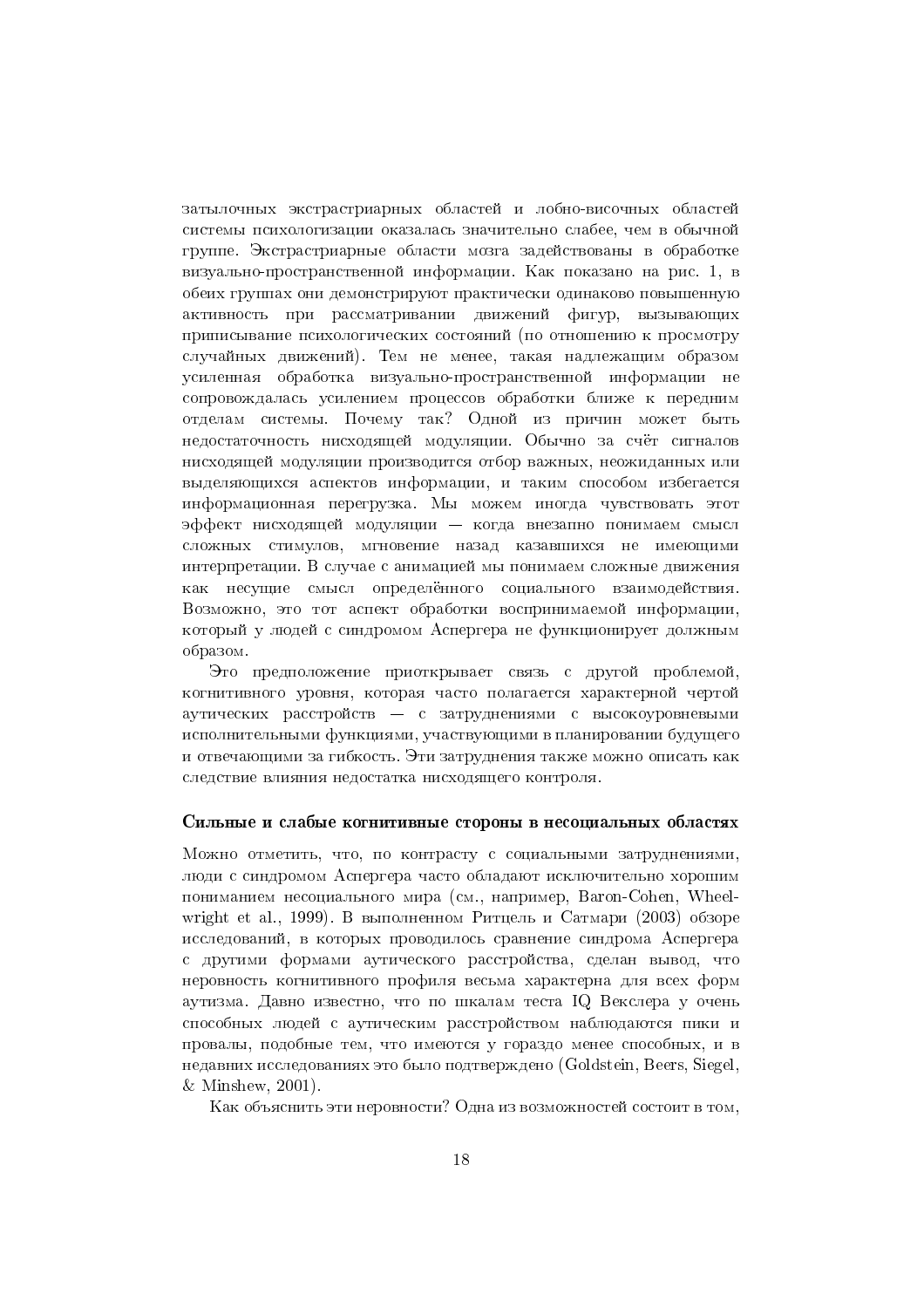тто когнитивный стиль слабого центрального согласования облегчает тщательный анализ каждой из воспринимаемых и вербальных деталей и поэтому может давать пик в производительности (Нарре, 1999). Слабость центрального согласования, как представляется, применима к синдрому Аспергера точно так же, как и к другим формам аутизма, если рассматривать её как внутренне связанную с упорным занятием узкими интересами. Лругая возможность заключается в том, что в результате недостаточного контроля над нисходящими процессами восходящие процессы необычно сильны и поступающая информация обрабатывается на высоком уровне (Frith, 2003). Недавние эмпирические исследования в этой области дали доказательства улучшения при аутизме визуального и слухового восприятия, без издержек для глобального уровня информационной обработки (Plaisted, Saksida, Alcantarà, & Weisblatt, 2003; Mottron, Burack, Iarocci, Belleville, & Enns,  $2003$ ).

Барон-Коэн объясняет сильные и слабые когнитивные стороны при аутизме, предлагая концепцию "систематизирования", которая отсылает к тенденции собирать в систематической манере факты, относящиеся к физическому миру. Он рассматривает это как другую сторону плохого "эмпатизирования", применимого, очевидно, только к социальному миру, но не к физическому (Baron-Cohen, 2002). В этом смысле Барон-Коэн пытается предложить единое описание как социальных, так и несоциальных особенностей аутического расстройства.

Некоторые из слабых когнитивных сторон при синдроме Аспергера. как в социальной, так и в несоциальной областях, могут объясняться конкретной нейропсихологической аномалией, а именно дефицитом исполнительных функций. Такие нарушения были широко изучены у низкофункционирующих детей с аутизмом (см. главы в Russell, 1997), но они также присутствуют и у высокофункционирующих детей (Turner, 1999). Однако исследований взрослых с синдромом Аспергера гораздо меньше. Наблюдения за постоянством в движениях, в выборе тем, как на работе, так и в досуге, заставляют предположить, что нисходящий контроль за действиями представляет для них проблему. "Нисходящий контроль", как этот термин используется здесь, означает противоположность поведению, управляемому стимулами. Он позволяет регулировать внимание и лействовать ради лостижения лолгосрочных целей, а также избегать захвата внимания случайными отвлекающими стимулами. Как эти когнитивные процессы соотносятся с нисходящим контролем в нейрофизиологических терминах - ещё предстоит изучить. Наличие нисходящего контроля у здоровых людей может объяснять, почему определённые стимулы выделяются из определённого контекста и почему ответные реакции даже на совпадающие стимулы могут быть очень разными. Таким образом, одни и те же стимулы приобретают различное значение в зависимости от ожиданий и контекста. Если в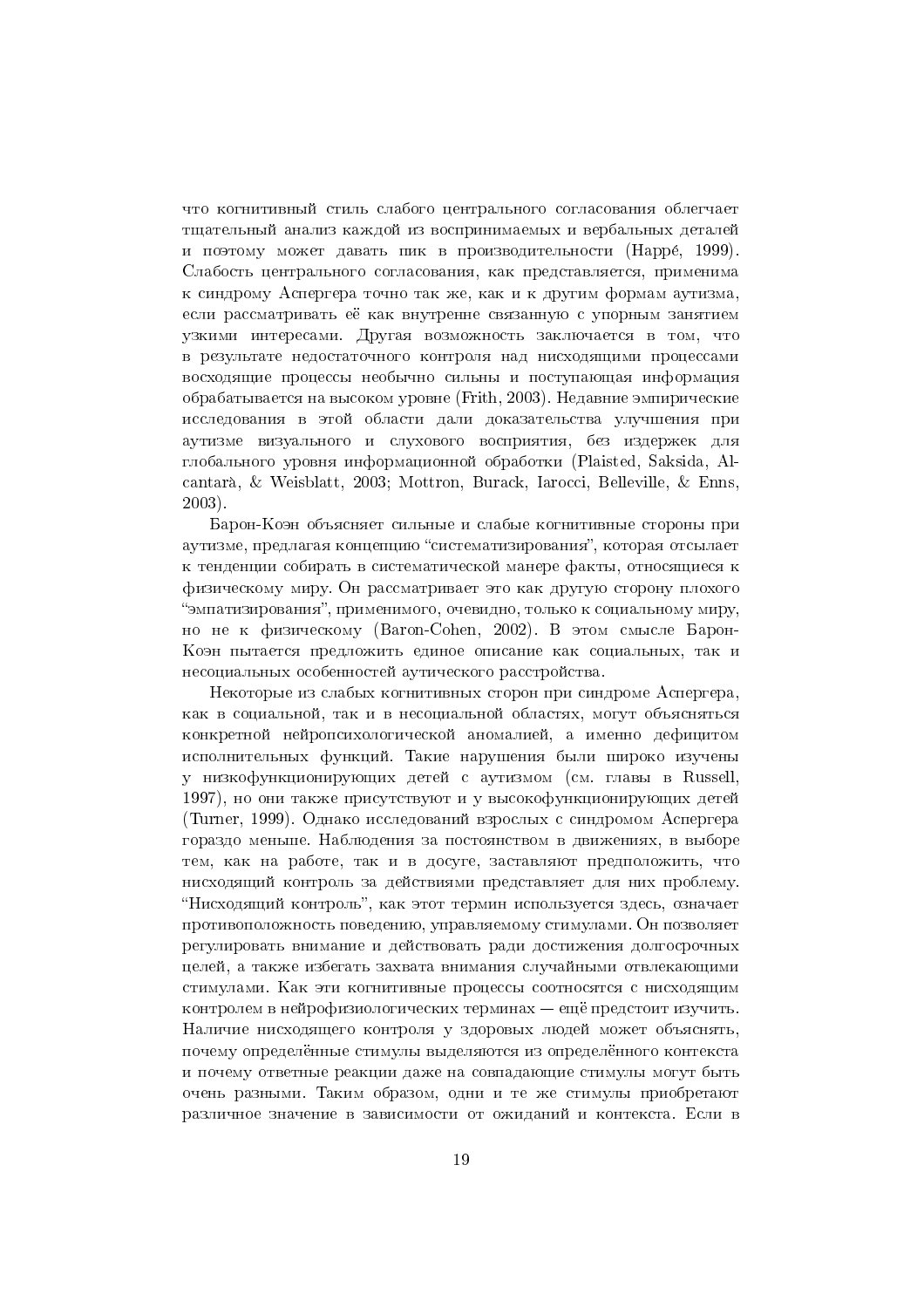случае аутического расстройства этот контроль ослаблен, то можно ожидать, что одни и те же стимулы будут выделяться всегда и с одним и тем же значением, вне зависимости от контекста.

будет ли обнаружено, He ясно, что степень нарушения исполнительных функций при синдроме Аспергера меньше, чем при аутизме. Кроме того, ещё предстоит увидеть, будут ли сильные стороны, вызванные вниманием к леталям, как это постулируется в теории слабости центрального согласования, не столь крайне выраженными. Лица с синдромом Аспергера часто известны кропотливостью труда, касается ли это ремесла, искусства или науки, и своей способностью выявлять прежде упускавшиеся детали. Описания случаев из жизни дают основания предполагать, что трудности имеют тенденцию возникать также из-за того, что люди с синдромом Аспергера видят ситуации в фиксированных и абсолютных терминах, а не в соотнесении с контекстом. Кроме того, часто нужно, чтобы кто-то напоминал им, когда им следует сделать что-то, что они собирались сделать, и говорил, какими должны быть подходящие действия в какой-то степени неожиданных ситуациях. Кажется, им трудно отказаться от рутинных ответных реакций. Хорошо известно, что они ригидны и склонны очень тяжело принимать какие-либо изменения в плане или распорядке. Они, в точности как и лица с другими формами аутизма, жаждут однообразия и хорошо чувствуют себя, если окружающая среда обладает чёткой структурой, а также нуждаются во внешних полсказках при выполнении редких и нестандартных задач.

До сих пор доступно очень мало данных по изображениям мозга, и ими поддерживается представление о дисфункции лобной доли при синдроме Аспергера. В структурном исследовании мозга лиц с синдромом Аспергера (McAlonan et al., 2002) были обнаружены отклонения в лобно-базальных путях. Данные авторы полагают, что это может вести к повреждённости сенсомоторной фильтрации и, как следствие, к характерным трудностям с ингибированием повторяющихся мыслей, речи и действий. Мёрфи и его коллеги (2002) обнаружили корреляцию между аномалиями в нейронной целостности в префронтальной доле и обсессивным поведением.

Необходимо гораздо больше прояснению работ  $\overline{10}$ нейрофизиологического и когнитивного базиса возникающих при синдроме Аспергера проблем и интересов в несоциальных областях. До сих пор неизвестно, как эти черты соотносятся с социальными чертами и присутствуют ли во всех случаях все черты или же только некоторые. Возможно, что некоторые люди будут характеризоваться небольшими социальными проблемами, но серьёзными в исполнительной сфере, а другие — серьёзными социальными, но лёгкими исполнительными. Не характерна ли слабость центрального согласования только для подгруппы? И помогает ли усиление обработки воспринимаемой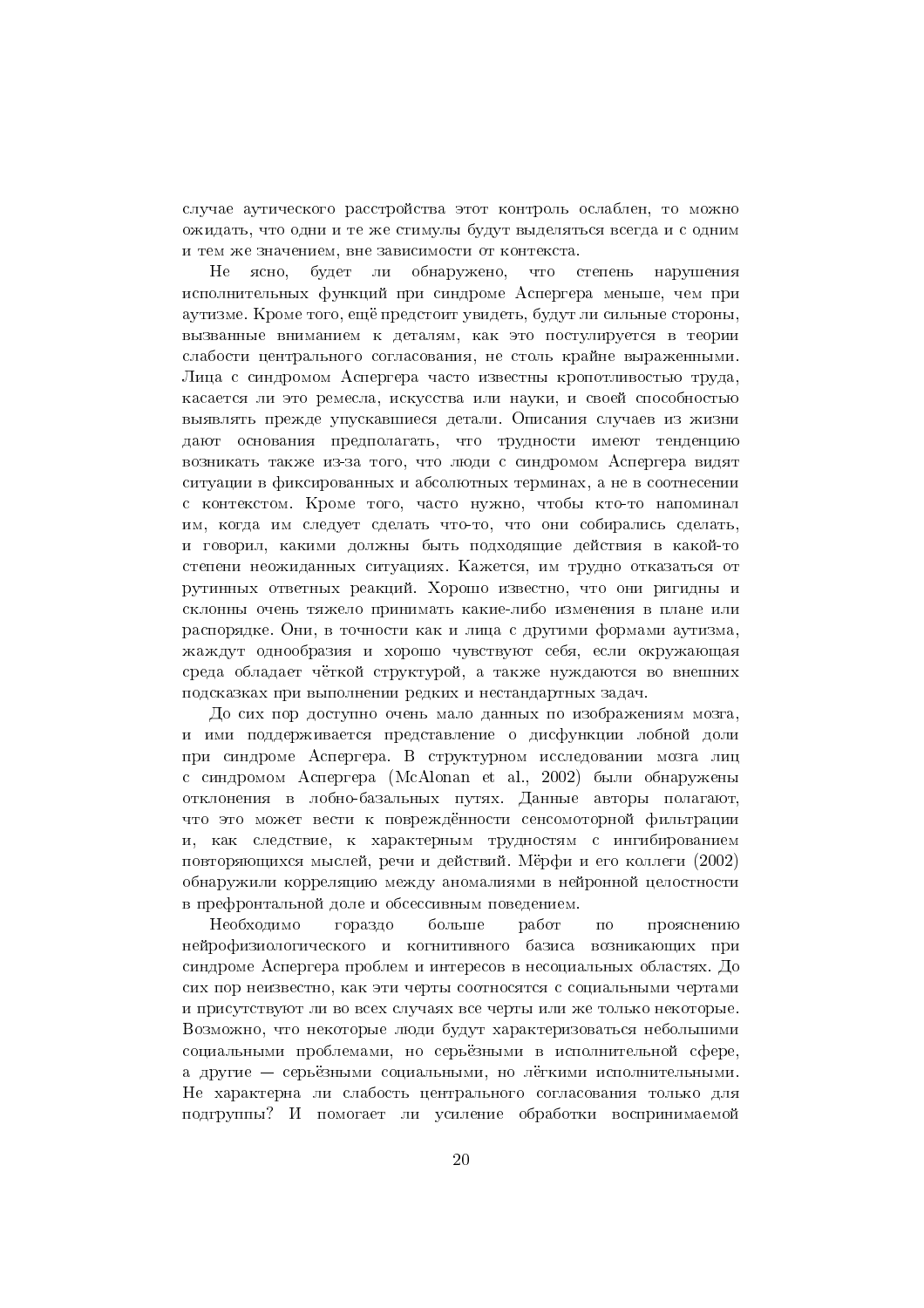информации  $\mathbf{B}$ приобретении определённых академических художественных навыков? Дальнейшие исследования в этой области могут иметь значимые диагностические и терапевтические приложения.

# Воображение и оригинальность

Ганс Аспергер упоминал о высокой оригинальности мыслей, а также воображения в некоторых из описанных им случаев. Говорилось, например, о фантастических историях, которые рассказывал Эрнст К. Важным знаком того, чему Ганс Аспергер дал название "аутичный ум", была способность создавать удачные и оригинальные словесные выражения. Это нечто другое, нежели способности саванта, ассоциация которых с аутизмом хорошо задокументирована, тогда как об их ассоциации с синдромом Аспергера пока неизвестно.

В описаниях случаев содержится много сведений о способности детей и взрослых с синдромом Аспергера играть роли и создавать вымышленные миры в словах и рисунках (Tantam, 1991). В биографических описаниях иногда говорится о широкой и масштабной деятельности, связанной с воображением. Один из изумительных примеров творческого воображения даёт художник Жиль Трехин (см. рис. 2). Жиль на протяжении многих лет, с летства, создавал вымышленный город Урвилль, со своей особой историей и населением, с изобретёнными им самим названиями улиц и зданий  $(c_M)$ http://urville.com/index.html). На своём веб-сайте Жиль объясняет, как идея города выросла в его сознании, стимулированная посещением ребёнком Нью-Йорка, и что первоначально он начал конструировать город из блоков лего. Будучи огорчён из-за невозможности построить таким способом в своей спальне город целиком, он пришёл в восторг, когда сообразил (в возрасте 12 или 13 лет), что может вообразить город в уме и рисовать на бумаге его части. Жилю в раннем детстве был поставлен диагноз аутизм, однако во взрослом возрасте он идеально вписывается в клиническую картину синдрома Аспергера.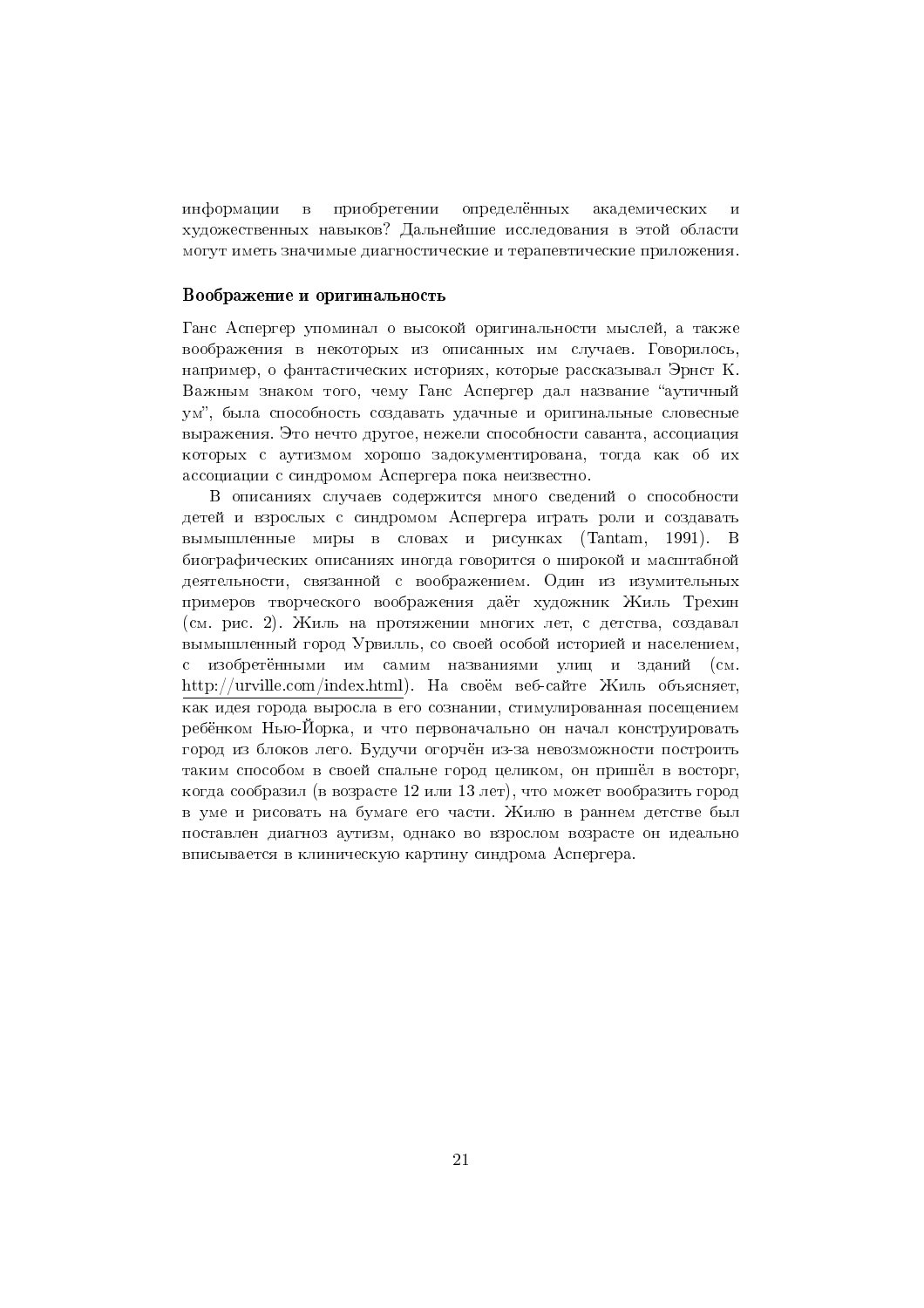

Рис. 2. Пляс де Иль де Ботэ, Урвилль. Рисунок Жиля Трехина.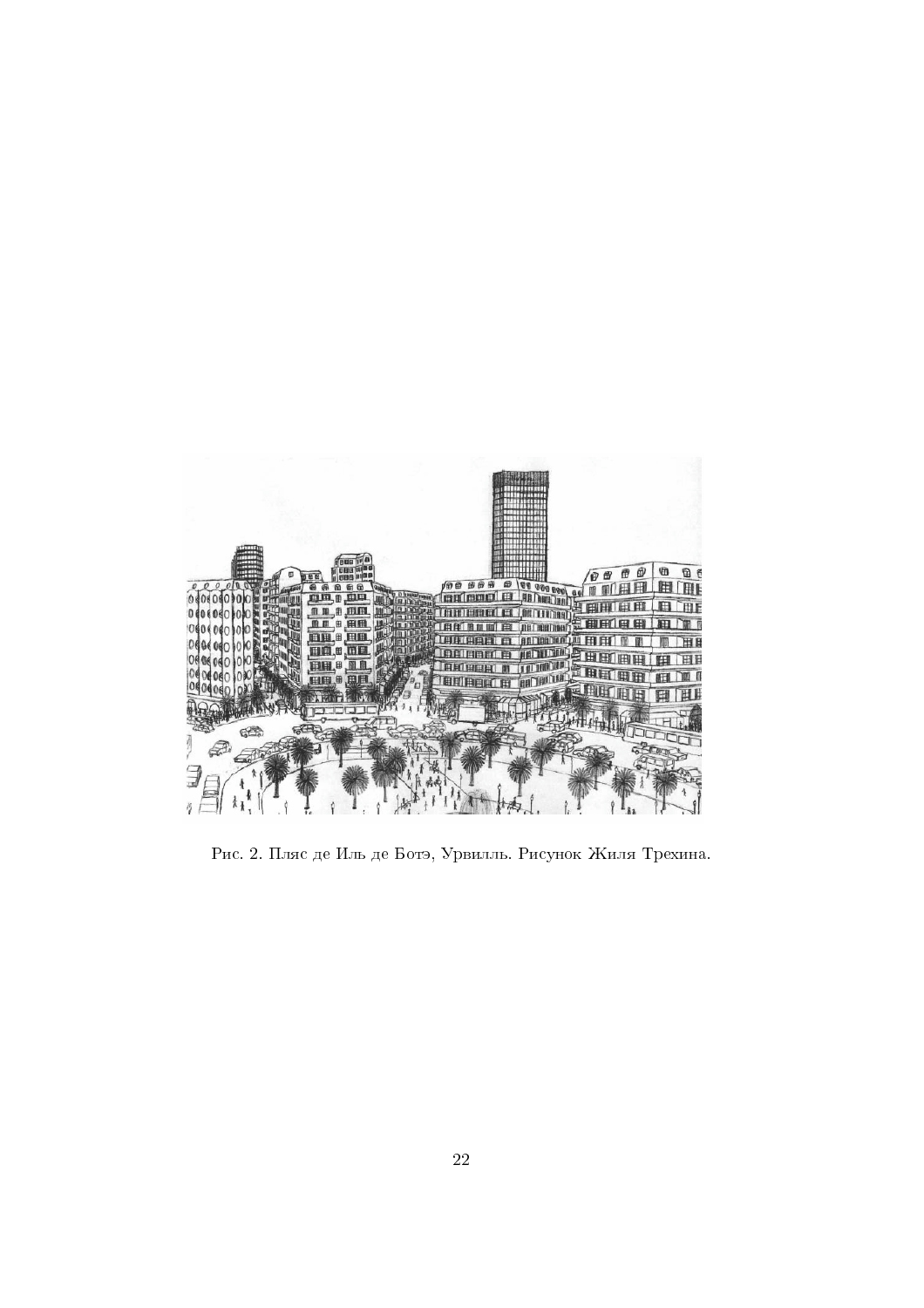Согласно описаниям, в большинстве случаев аутизма ролевые и требующие воображения игры отсутствовали или возникали с задержкой, а если имелись, то зачастую они описываются как ограниченные, стереотипные и повторяющиеся. При синдроме Аспергера следование этому положению может не выдерживаться. Действительно, было обнаружено, что дети с синдромом Аспергера обладают более развитыми способностями к созданию творческих рассказов, чем дети с аутизмом (Craig & Baron-Cohen, 2000). Однако даже в выдающемся случае Жиля нет ясности, в какой степени его творческая деятельность отделима от обсессивных интересов. Некоторые из узкоспециализированных интересов, обнаруживаемых у людей с аутическим расстройством, фокусируются на вымышленных людях, тогда как другие сосредоточены на конкретных объектах, а ещё некоторые — на более абстрактных концепциях, типа календарных дат.

#### Слушая людей с синдромом Аспергера

люди с синдромом Аспергера являются плодовитыми Многие писателями - достаточно лишь взглянуть на каталог Джессики Кингсли, издателя, специализирующегося на такой литературе. Эти произвеления, несомненно, лают важный взглял изнутри, олнако они не складываются в непротиворечивую картину. Многие решительно подчёркивают, что они не пациенты, не чувствуют себя больными и не страдают ни от какого расстройства, но вместо этого имеют другую личность, другие нужды и взгляды, отличающиеся от взглядов тех, кого они называют "нейротипичными". Исследователи и врачи могут до некоторой степени согласиться с этим. Тем не менее, они могут указать, что аномальная нехватка понимания и эгоцентричная точка зрения типичны при синдроме, подвергнув сомнению по крайней мере некоторые из этих оценок нужд и ожиданий. Одна из проблем с автобиографической литературой состоит в том, что достоверность диагноза не гарантирована. Как упоминалось ранее, чрезмерная широта диагноза вызывает обеспокоенность, так что в настоящее время как синдром Аспергера могут классифицироваться ещё не идентифицированные расстройства.

Люди с синдромом Аспергера дают предостаточно доказательств того, что они обладают интеллектуальными ресурсами для понимания сути физического мира при помощи часто великолепного восприятия и феноменальной памяти. Это преимущество в общей мощности обработки информации, по-видимому, кроме того, выступает как средство изучения социального мира. Такие люди могут найти отличающийся путь развития. Автобиографии людей с синдромом Аспергера указывают на высоко развитый ретроспективный самоанализ, который приходит во взрослом возрасте. В этом можно, например,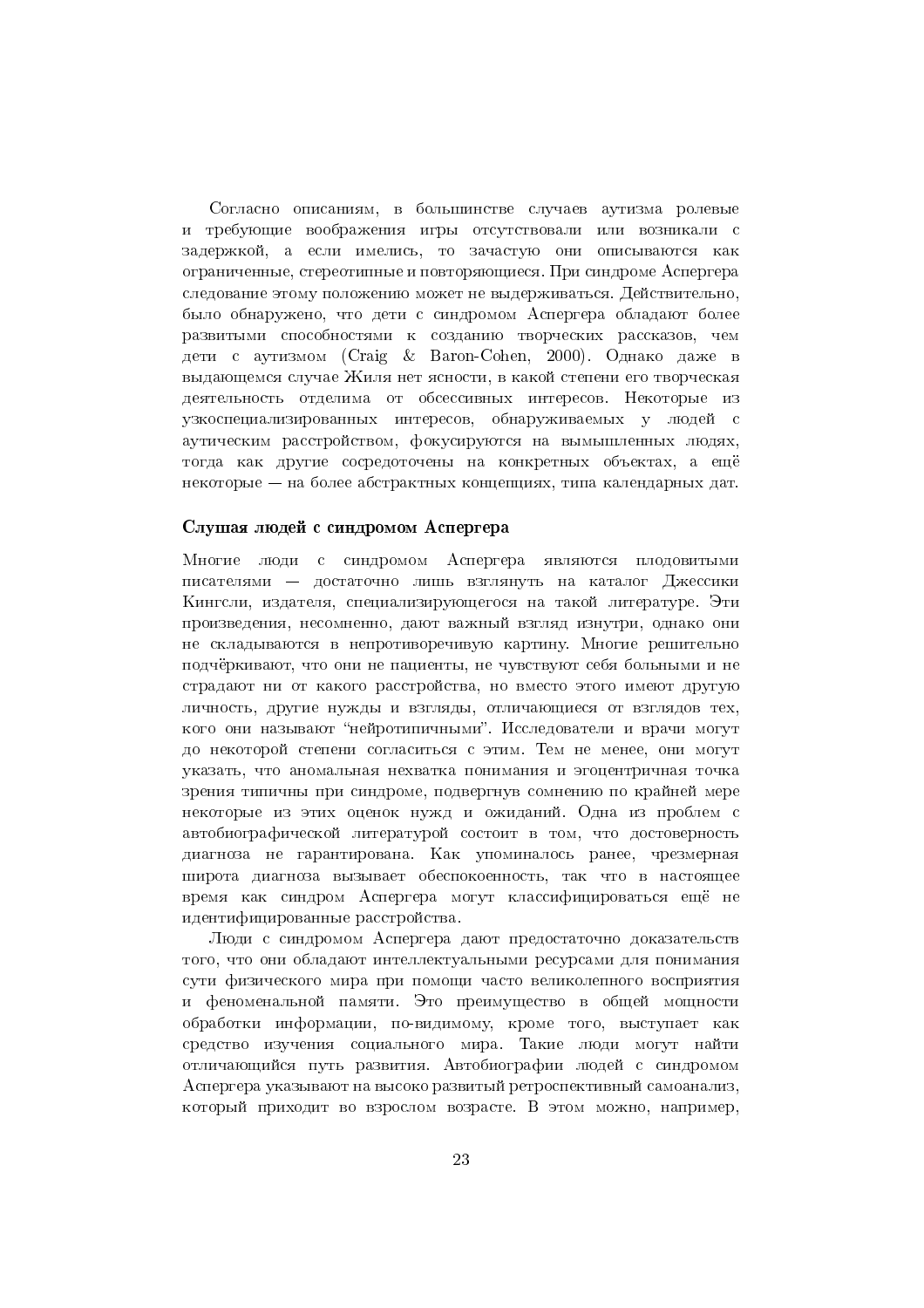убедиться по автобиографии Гуниллы Герланд (1997) и по собранным Клэр Сейнсбери более двадцати индивидуальных воспоминаний о школьных годах (2000). Эти работы заставляют предположить, что в детстве представление о себе и обмен знаниями с другими людьми были бедными.

Из автобиографических описаний выявляется, что есть по крайней мере полгруппа лиц с синдромом Аспергера, у которых самосознание развито в повышенной степени. Они говорят о себе и о своём опыте, но, кажется, не имеют такой же заинтересованности в том, чтобы знать, что думают или чувствуют другие люди. Некоторые склонны быть подозрительными к другим, даже до параноидальности; возможно, это происходит потому, что им по-прежнему трудно улавливать мысли других людей (Blackshaw, Kinderman, Hare, & Hatton, 2001). Видимо, когда вы не принимаете автоматически во внимание, что другие имеют отличные от вашей точки зрения, подозрительность нарастает. Если вас постоянно удивляет, что другие люди думают иначе, чем вы, и если вам трудно понять, что другие могут иметь несовместимые с вашими интересы, то вы вполне можете ощутить, будто они враждебны к вам.

Способность выражать собственные эмоции и делиться эмоциями с другими, говоря о них, представляет собой естественное следствие психологизации. Если интуитивная психологизация нарушена, то следует ожидать, что осознание сложных эмоций будет нарушено также. Конечно, неспособность распознавать эмоции и говорить о них может иметь много разных причин — лепрессию, например. Для описания этого симптома, изучавшегося у множества пациентов психиатрических больниц, был введён термин "алекситимия", что означает "нет слов для чувств". Алекситимию можно измерить по самоотчётам с использованием стандартизированных вопросников (например, Торонтской шкалы алекситимии; Bagby, Parker, & Tayюг, 1994). Следующие примеры могут показать, как трудно бывает идентифицировать чувства и сообщать о них: "Когда я расстроен, я не знаю, грушу я, испуган или зол"; "Я думаю, странно, что другие анализируют свои эмоции так часто".

В недавнем исследовании было проведено оценивание 27-ми лиц с расстройствами аутического спектра, из которых 19 имели лиагноз синдром Аспергера и  $8 -$ лиагноз высокофункциональный аутизм. Они получили по упомянутому вопроснику показатели, существенно превышающие показатели участников контрольной группы соответствующего возраста и IQ, а также своих родственников (Hill, Berthoz, & Frith, в печати). Они сообщали о повышенных затруднениях с идентификацией и описанием собственных чувств и о меньшем интересе к психологическим мотивам действий. Способность отображать эти трудности свидетельствует о том, что некоторое понимание присутствует, и сообщения о проблемах подтверждаются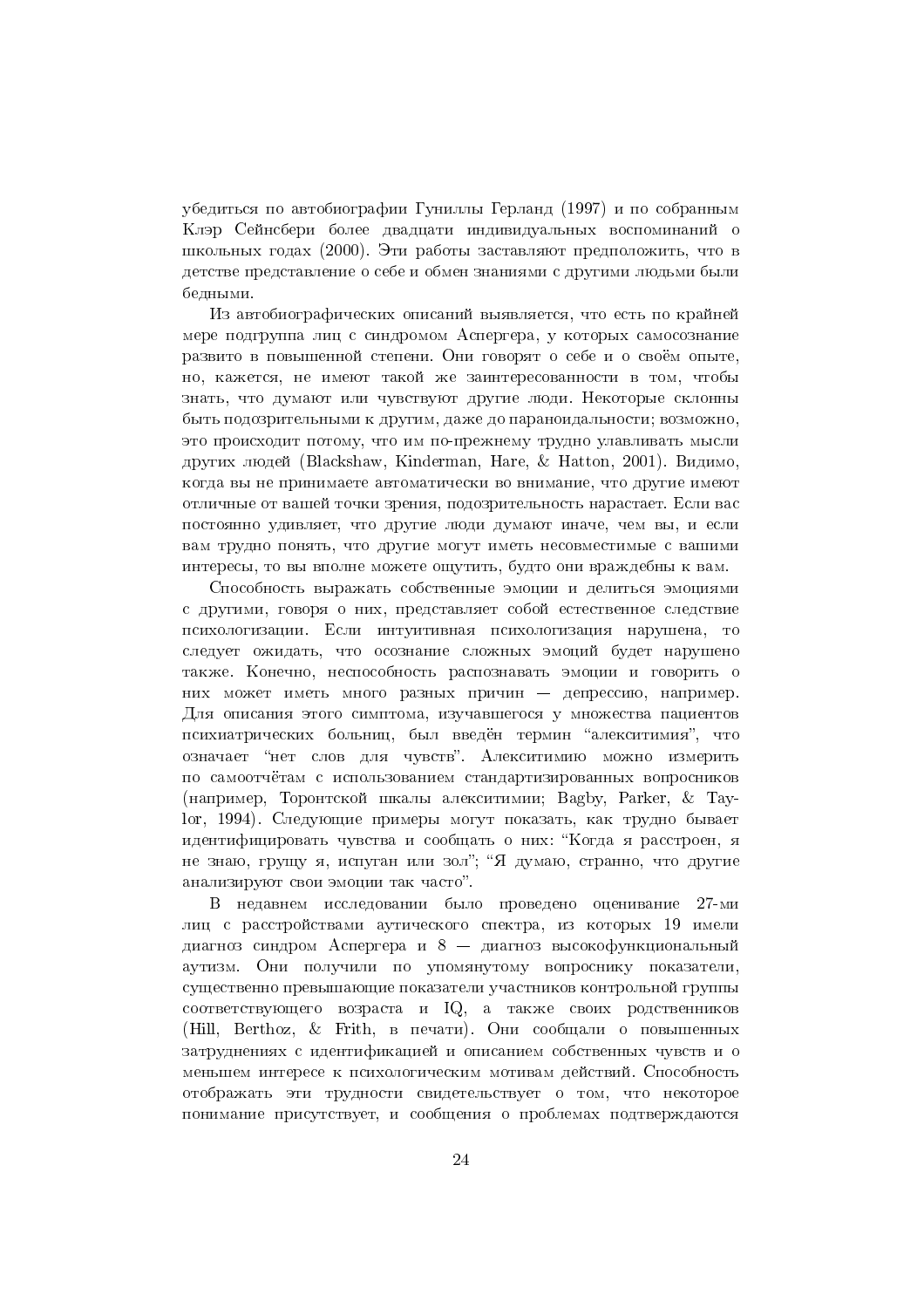биографическими описаниями. Подробной обработке подвергаются физические ощущения и чувственный опыт, но редко - сложные эмоции и мироощущение. Половина группы с синдромом Аспергера получила такие экстремальные показатели по Торонтскому вопроснику, что их можно классифицировать как имеющих тяжёлые нарушения.

В этом исследовании участникам также давалась Шкала депрессии Бека (Beck, Steer, & Garbin, 1988), в которой людей просят посредством определённых формулировок указать, как они чувствовали себя в течение прошлой недели. Участники с синдромом Аспергера показали существенно повышенные баллы для депрессии, а показатели около  $20\%$ были столь высоки, что их следовало бы отнести к категории имеющих клиническую депрессию. Депрессия и хроническая тревожность распространённые психиатрические характеристики при синдроме Аспергера (Ghaziuddin, Ghaziuddin, & Greden, 2002; Green, Gilchrist, Burton, & Cox, 2000). Возможно, эти характеристики объясняются вторичными реакциями на груз, вызванный основными проблемами аутизма. Например, если нарушение интуитивной психологизации затрудняет прогнозирование и понимание поведения других людей, то социальный мир не может являться источником удовольствия, как это могло бы быть в случае обычных людей. Если, в особенности, желание быть частью социального мира есть (люди с синдромом Аспергера часто его выражают), то необъяснимые неудачи с социальным взаимодействием могут легко создать или усилить депрессивные чувства. Неспособность справляться с нерутинными аспектами повседневной жизни, вызванная проблемами с исполнительными функциями, также может способствовать высокой тревожности и депрессии.

# Взгляд в будущее

Синдром Аспергера – категория чрезвычайно нужная и крайне важная для клинической практики, пусть даже границы его в настоящее время зыбкие. Действительно, потребность настолько велика, что, возможно, в настоящее время диагноз "синдром Аспергера" чрезмерно расширен. Может быть, одна из причин его текущей популярности и, потенциально, чрезмерного расширения состоит в том, что социальные нарушения очень распространены, а имеющихся сейчас категорий для диагностики крайне мало. Таким образом, синдром Аспергера может действовать как магнит для ещё не идентифицированных расстройств развития, затрагивающих социальное взаимодействие и повседневную адаптацию.

Вполне возможно, что в конечном итоге в том, что в настоящее время называется синдромом Аспергера, будут определены подгруппы, каждая из которых характеризуется специфическими корневыми проблемами. В соответствии с убеждённостью Ганса Аспергера в том,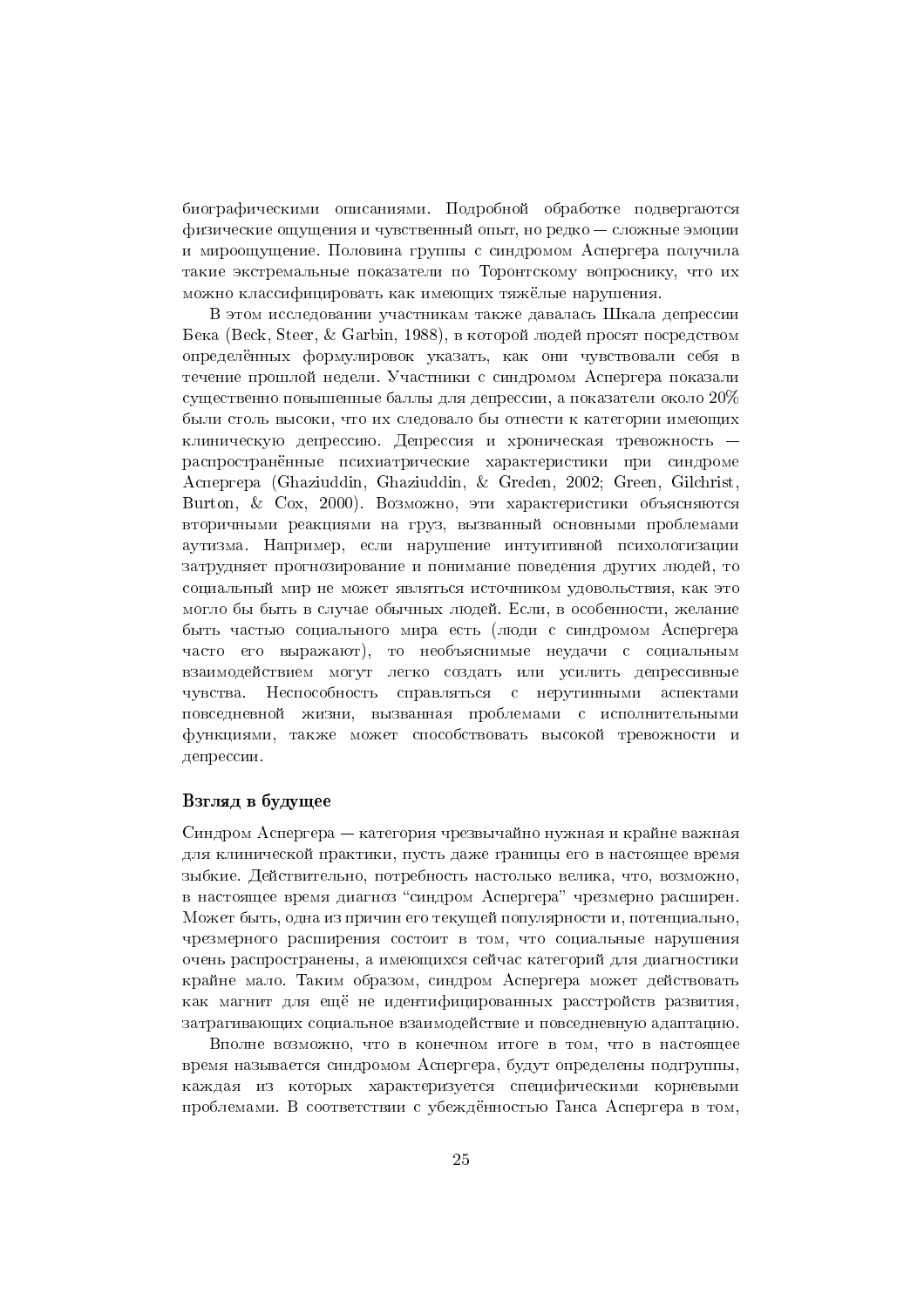что этим людям есть что предложить обществу, должна быть признана важность поиска подходящих ниш и работы по поддержке. По иронии, сильные когнитивные стороны могут затемнять социальные трудности, что может вести к уменьшению готовности признать необходимость руководства и поддержки.

Какие мы до сих пор можем делать выводы о нуждах люлей с синдромом Аспергера? Они несут груз нейрогенетического расстройства, по сравнению с другими формами аутизма, однако, мягкого, и, вероятно, нуждаются в определённой степени поддержки на протяжении всей жизни. Критически важной задачей остаётся повышение осведомлённости о состоянии. К сожалению, людям с синдромом Аспергера могут отказывать в признании и помощи, потому что они яркие в интеллектуальном плане и могут быть в состоянии при рутинных взаимодействиях производить впечатление близкой к нормальной компетентности. Это внешнее впечатление нормальности, однако, обманчиво и рушится при возникновении прежде неизвестных или стрессовых ситуаций. Повышение осведомлённости также важно и для детей в школе и может уменьшить удручающе распространённую проблему травли детей, которые выделяются как социально странные  $(Little, 2001).$ 

Исходя из имеющихся на сегодняшний день поведенческих и нейрофизиологических исследований, мы можем считать, что сознание и мозг человека с синдромом Аспергера отличаются от сознания/ мозга обычного человека и не так уж сильно отличны от сознания/ мозга человека с аутизмом. У взрослых с синдромом Аспергера можно проследить связь некоторых вторичных проблем, создающих потенциально трудности, с урезанным осознанием ими собственных чувств и чувств других людей. Неспособность говорить о чувствах кажется связанной с клинически значимой депрессией и тревожностью. Лечение этих симптомов имеет первоочередную значимость.

Поразительный факт, касающийся синдрома Аспергера, состоит в том, что часть имеющих его людей могут достигать высокой академической квалификации и, кое-кто, получать высокие научные награды (Baron-Cohen, Wheelright et al., 1999; Fitzgerald, 2002). Тем не менее, множество людей с синдромом Аспергера не находят во взрослой жизни профессиональные ниши. Существует общее мнение, что высоко способные дети с аутическим расстройством так же выигрывают от специализированного обучения, как и менее способные дети, и как тем, так и другим могут подходить близкие приёмы обучения (см. главы в Prior, 2003). Учитывая крайнюю аутического расстройства, неоднородность очевидным выбором представляются индивидуальные программы с инструктированием один на один. Выдающиеся достижения людей с синдромом Аспергера компенсаторное обучение может демонстрируют, **TP** частично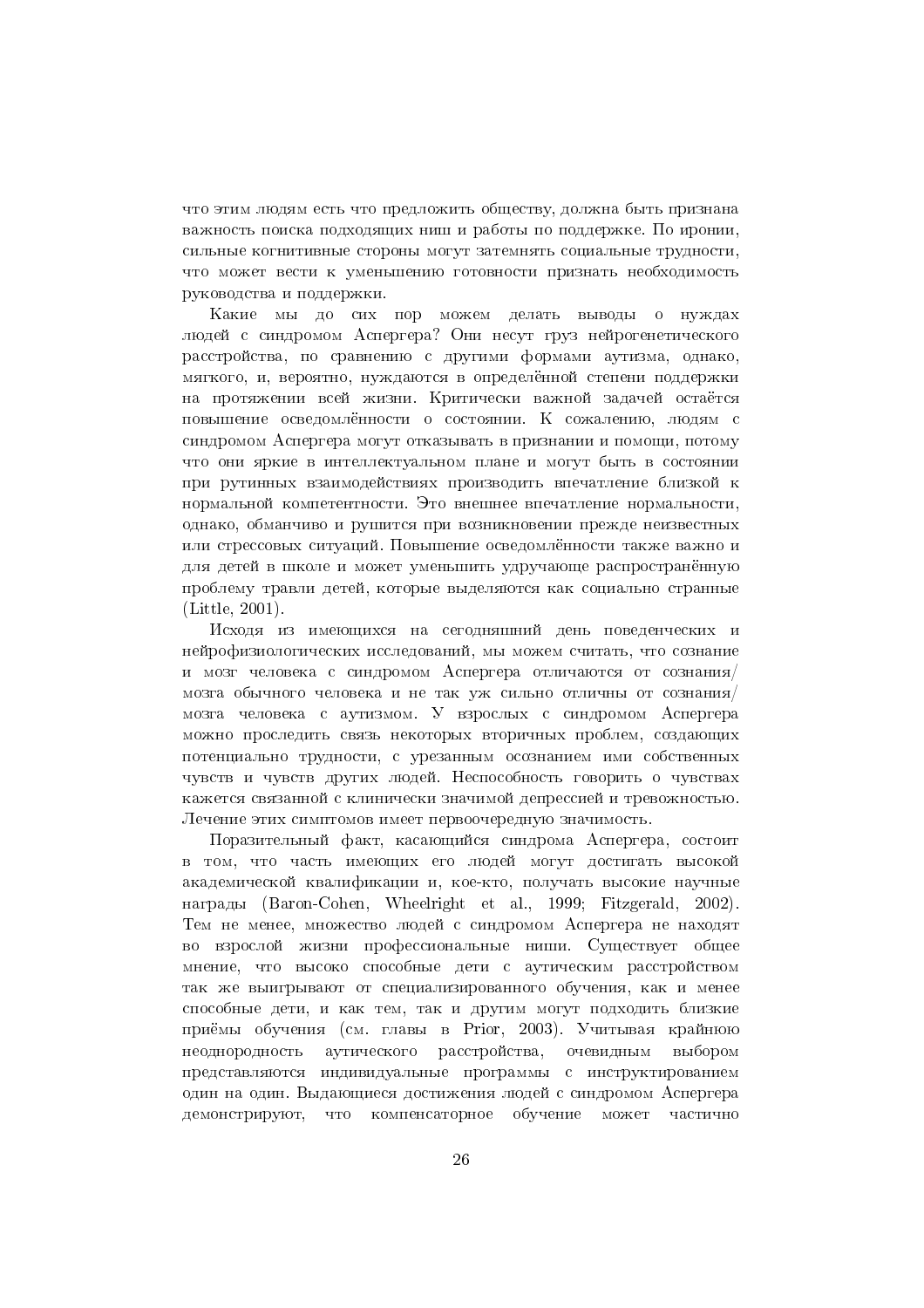нейрофизиологические дефициты. Компенсация преодолеть  $He$ происходит целиком сама по себе. Необходимо обучение и, в особенности, явное обучение неписанным правилам. Вопреки мрачной информации о том, что нейрофизиологические отклонения от нормы, существующие с рождения или до того, нельзя исправить имеющимися в настоящее время средствами, значительные улучшения в плане адаптации могут происходить на протяжении всей жизни.

Каждый согласится, что необходимо проделать ещё много работы с детализированным описанием поведения и долгосрочными исследованиями индивидуальных случаев прежде, чем мы узнаем, что в действительности представляет собой синдром Аспергера. Между тем, есть некоторые вещи, которые следует сделать, чтобы помочь лучшему признанию и пониманию расстройства. Поскольку синдром Аспергера часто распознаётся тогда, когда ребёнок учится в школе, есть практическая потребность в инструментах оценивания, которые могут применяться как психологами, работающими в системе образования, так и клиницистами. Такие инструменты смогут затем дать основу для составления схемы хода развития при расстройстве, что остаётся одной из наиболее актуальных задач, которые предстоит выполнить. Чтобы оказаться полезными на этом пути, оценочные инструменты должны включать психометрические тесты для оценивания общих интеллектуальных способностей; нейропсихологические тесты для выявления сильных и слабых когнитивных сторон; и экспериментальные тесты на социальное функционирование, в том числе восприятие личности, восприятие эмоций, а также тонкие тесты на интуитивную психологизацию. Это трудная задача, но такие оценочные инструменты положат начало документированию природы и развития некоторых из черт, типичных при синдроме Аспергера.

### Благодарности

Данная работа была поддержана программой гранта МRC. Я выражаю благодарность Франческе Хаппе, Саре-Джейн Блэкмор и Элизабет Хилл за их конструктивные замечания к этой статье.

### Адрес для корреспонденции

Uta Frith, UCL Institute of Cognitive Neuroscience, 17 Queen Square, London WC1N 3AR, UK; Email: u.frith@ucl.ac.uk

### Ссылки

Abell, F., Happé, F. & Frith, U. (2000). Do triangles play tricks? Attribution of mental states to animated shapes in normal and abnormal development. Journal of  $\textit{Coanitive Development}, 15, 1-20.$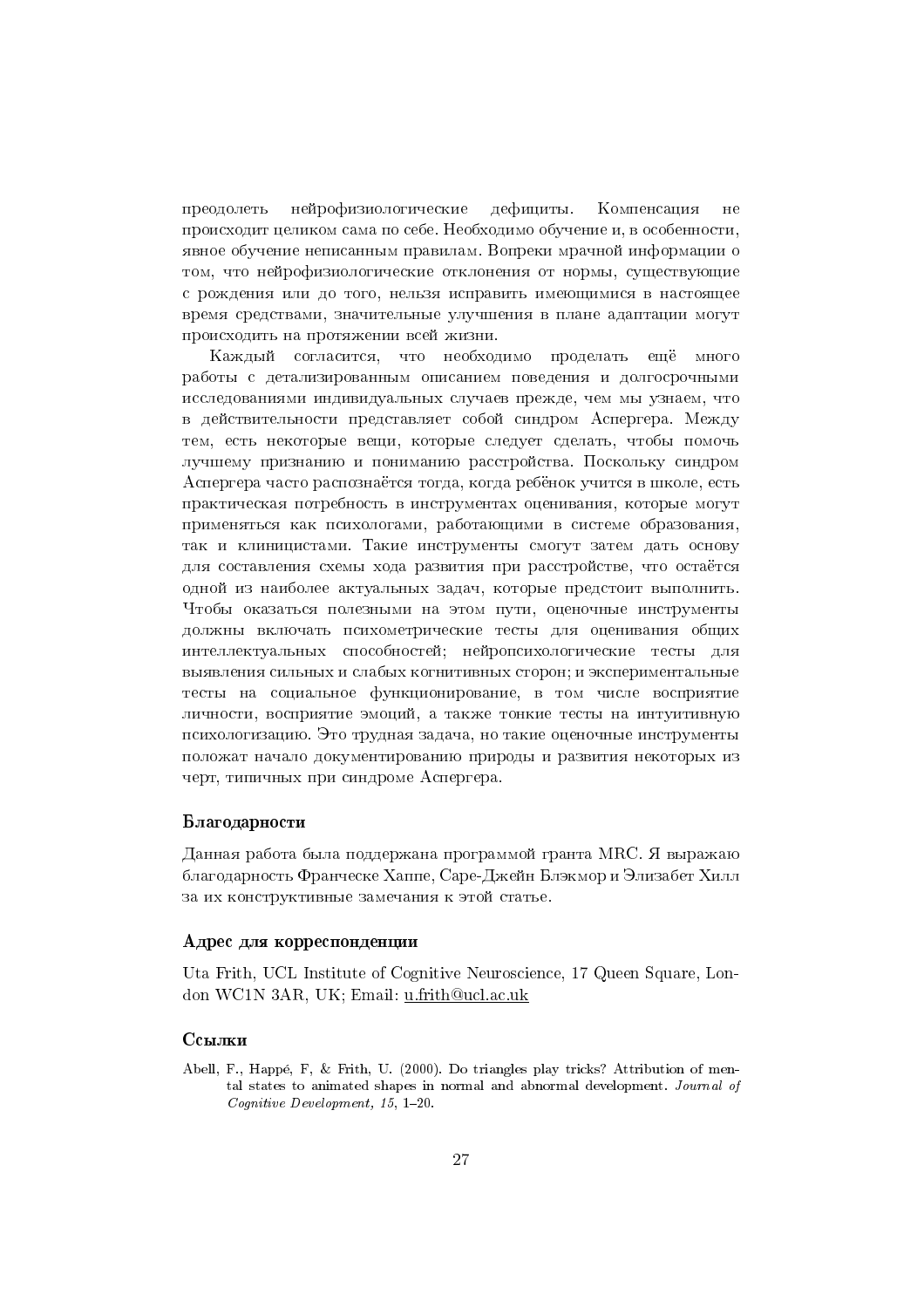- Adolphs, R., Sears, L., & Piven, J. (2001). Abnormal processing of social information from faces in autism. Journal of Cognitive Neuroscience, 13, 232-240.
- Asperger, H. (1944). Die 'autistischen Psychopathen' im Kindesalter. Archiv für Psychiatrie und Nervenkrankheiten, 117, 76-136. [Translated by U. Frith in U. Frith (Ed.). (1991). Autism and Asperger syndrome (pp. 36-92). Cambridge: Cambridge University Press].
- Bagby, R.M., Parker, J.D., & Taylor, G.J. (1994). The twenty-item Toronto Alexithymia Scale  $-$  I. Item selection and cross-validation of the factor structure. Journal of Psychosomatic Research, 38, 23-32.
- Baird, G., Charman, T., Baron-Cohen, S., Cox, A., Swettenham, J., Wheelwright, S., & Drew, A. (2000). A screening instrument for autism at 18 months of age: A 6year follow-up study. Journal of the American Academy of Child and Adolescent Psychiatry, 39, 694-702.
- Baron-Cohen, S. (1992). Out of sight or out of mind? Another look at deception in autism. Journal of Child Psychology and Psychiatry, 33, 1141-1155.
- Baron-Cohen, S. (2002). The extreme male brain theory of autism. Trends in Cognitive Sciences, 6, 248-254.
- Baron-Cohen, S., Cox, A., Baird, G., Swettenham, J., Nightingale, N., Morgan, K., Drew, A., & Charman, T. (1996). Psychological markers in the detection of autism in infancy in a large population. British Journal of Psychiatry, 168, 158-163.
- Baron-Cohen, S., Jolliffe, T., Mortimore, C., & Robertson, M. (1997). Another advanced test of theory of mind: Evidence from very high functioning adults with autism or Asperger syndrome. Journal of Child Psychology and Psychiatry, 38, 813-822.
- Baron-Cohen, S., O'Riordan, M., Stone, V., Jones, R., & Plaisted, K. (1999) Recognition of faux pas by normally developing children and children with Asperger syndrome or high-functioning autism. Journal of Autism and Developmental Disorders, 29,  $407 - 418.$
- Baron-Cohen, S., Richler, J., Bisarya, D., Gurunathan, N., & Wheelwright, S. (2003). The systemizing quotient: An investigation of adults with Asperger syndrome or high-functioning autism, and normal sex differences. Philosophical Transactions of the Royal Society London, B,  $358$ ,  $361-374$ .
- Baron-Cohen, S., Ring, H.A., Wheelwright, S., Bullmore, E.T., Brammer, M.J., Simmons, A., & Williams, S.C. (1999). Social intelligence in the normal and autistic brain: An fMRI study. European Journal of Neuroscience, 11, 1891-1898.
- Baron-Cohen, S., Tager-Flusberg, H., & Cohen, D. (1993). Understanding other minds: Perspectives from autism. Oxford: Oxford University Press.
- Baron-Cohen, S., Tager-Flusberg, H., & Cohen, D. (2000). Understanding other minds: Perspectives from developmental neuroscience  $(2^{nd}$  edn). Oxford: Oxford University Press.
- Baron-Cohen, S., Wheelwright, S., Stone, V., & Rutherford, M. (1999). A mathematician, a physicist and a computer scientist with Asperger syndrome: Performance on folk psychology and folk physics tests. Neurocase, 5, 475-483.
- Bauman, M.L., & Kemper, T.L. (2003). The neuropathology of the autism spectrum disorders: What have we learned? Novartis Foundation Symposium, 251, 112-122.
- Beck, A.T., Steer, R., & Garbin, M. (1988). Psychometric properties of the Beck Depression Inventory: 25 years of research. Clinical Psychology Review, 8, 77-100.
- Blackshaw, A.J., Kinderman, P., Hare, D.J., & Hatton, C. (2001). Theory of mind, causal attribution and paranoia in Asperger syndrome. Autism, 5, 147-163.
- Blair, R.J.R. (2003). Facial expressions, their communicatory functions and neurocognitive substrates. Philosophical Transactions of the Royal Society London, B, 358, 561-572.
- Bowler, D. (1992). 'Theory of Mind' in Asperger syndrome. Journal of Child Psychology and Psychiatry, 33, 877-893.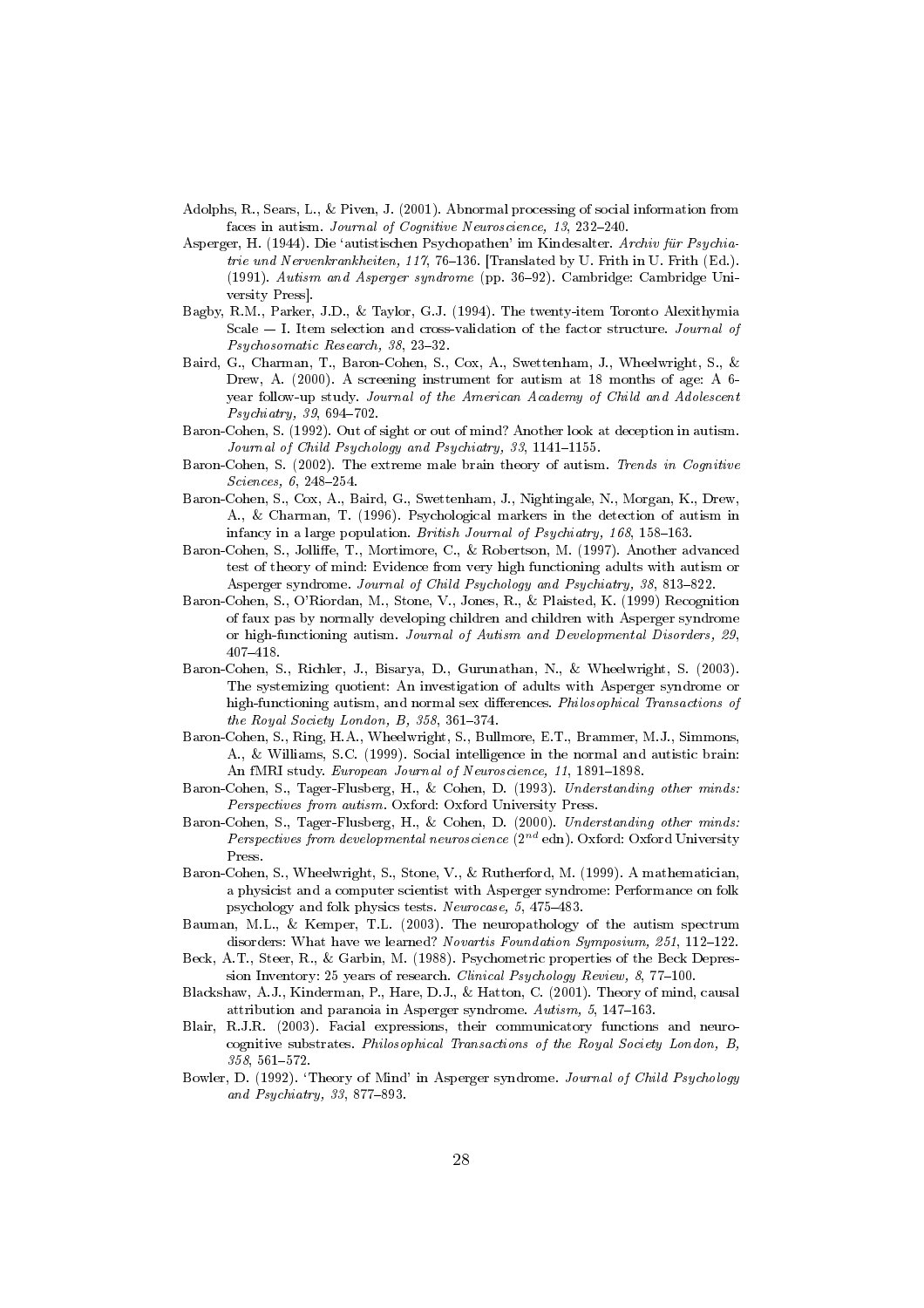- Brothers, L. (1997). Friday's footprint: How society shapes the human mind. Oxford: Oxford University Press.
- Burgoine, E., & Wing, L. (1983). Identical triplets with Asperger's syndrome. British Journal of Psychiatry, 143, 261-265.
- Casanova, M.F., Buxhoeveden, D.P., Switala, A.E., & Roy, E. (2002). Asperger's syndrome and cortical neuropathology. Journal of Child Neurology, 17, 142-145.
- Castelli, F., Frith, C.D., Happé, F., & Frith, U. (2002). Autism, Asperger syndrome and brain mechanisms for the attribution of mental states to animated shapes. Brain, 125, 1839-1849.
- Channon, S., Charman, T., Heap, J., Crawford, S., & Rios, P. (2001). Real-life-type problem-solving in Asperger's syndrome. Journal of Autism and Developmental Disorders, 31, 461-469.
- Charman, T., Swettenham, J., Baron-Cohen, S., Cox, A., Baird, G., & Drew, A. (1997). Infants with autism: An investigation of empathy, pretend play, joint attention, and imitation. Developmental Psychology, 33, 781-789.
- Cox, A., Klein, K., Charman, T., Baird, G., Baron-Cohen, S., Swettenham, J., Drew, A., & Wheelwright, S. (1999). Autism spectrum disorders at 20 and 42 months of age: Stability of clinical and ADI-R diagnosis. Journal of Child Psychology and  $Psychiatry, 40, 719-732.$
- Craig, J., & Baron-Cohen, S. (2000). Story-telling ability in children with autism or Asperger syndrome: A window into the imagination. Israeli Journal of Psychiatry and Related Sciences, 37, 64-70.
- Critchley, H.D., Daly, E.M., Bullmore, E.T., Williams, S.C.R., Van Amelsvoort, T., Robertson, D.M., Rowe, A., Phillips, M., McAlonan, G., Howlin, P., & Murphy, D.G.M. (2000). The functional neuroanatomy of social behaviour  $-$  changes in cerebral blood flow when people with autistic disorder process facial expressions. Brain, 123, 2203-2212.
- Fitzgerald, M. (2002). Asperger's disorder and mathematicians of genius. Journal of Autism and Developmental Disorders, 32, 59-60.
- Frith, U. (1991). Asperger and his syndrome. In U. Frith (Ed.), Autism and Asperger syndrome (pp. 1-36). Cambridge: Cambridge University Press.
- Frith, U. (2003). Autism: Explaining the enigma  $(2^{nd}$  edn). Oxford: Blackwell.
- Frith, U., & Frith, C.D. (2003). Development and neurophysiology of mentalizing. *Philo*sophical Transactions of the Royal Society London, B, 358, 459-473.
- Gerland, G. (1997). A real person. Life from the outside. London: Souvenir Press.
- Ghaziuddin, M., Ghaziuddin, N., & Greden, J. (2002). Depression in persons with autism: Implications for research and clinical care. Journal of Autism and Developmental Disorders, 32, 299-306.
- Gillberg, C., & Billstedt, E. (2000). Autism and Asperger syndrome: Coexistence with other clinical disorders. Acta Psychiatrica Scandinavica, 102, 321-330.
- Gilchrist, A., Green, J., Cox, A., Burton, D., Rutter, M., & Le Couteur, A. (2001). Development and current functioning in adolescents with Asperger syndrome: A comparative study. Journal of Child Psychology and Psychiatry, 42, 227-240.
- Goldstein, G., Beers, S.R., Siegel, D.J., & Minshew, N.J. (2001). A comparison of WAIS-R profiles in adults with high-functioning autism or differing subtypes of learning disability. Applied Neuropsychology, 8, 148-154.
- Green, D., Baird, G., Barnett, A.L., Henderson, L., Huber, J., & Henderson, S.E. (2002). The severity and nature of motor impairment in Asperger's syndrome: A comparison with specific developmental disorder of motor function. Journal of Child Psychology and Psychiatry, 43, 655-668.
- Green, J., Gilchrist, A., Burton, D., & Cox, A. (2000). Social and psychiatric functioning in adolescents with Asperger syndrome compared with conduct disorder. Journal of Autism and Developmental Disorders, 30, 279-93.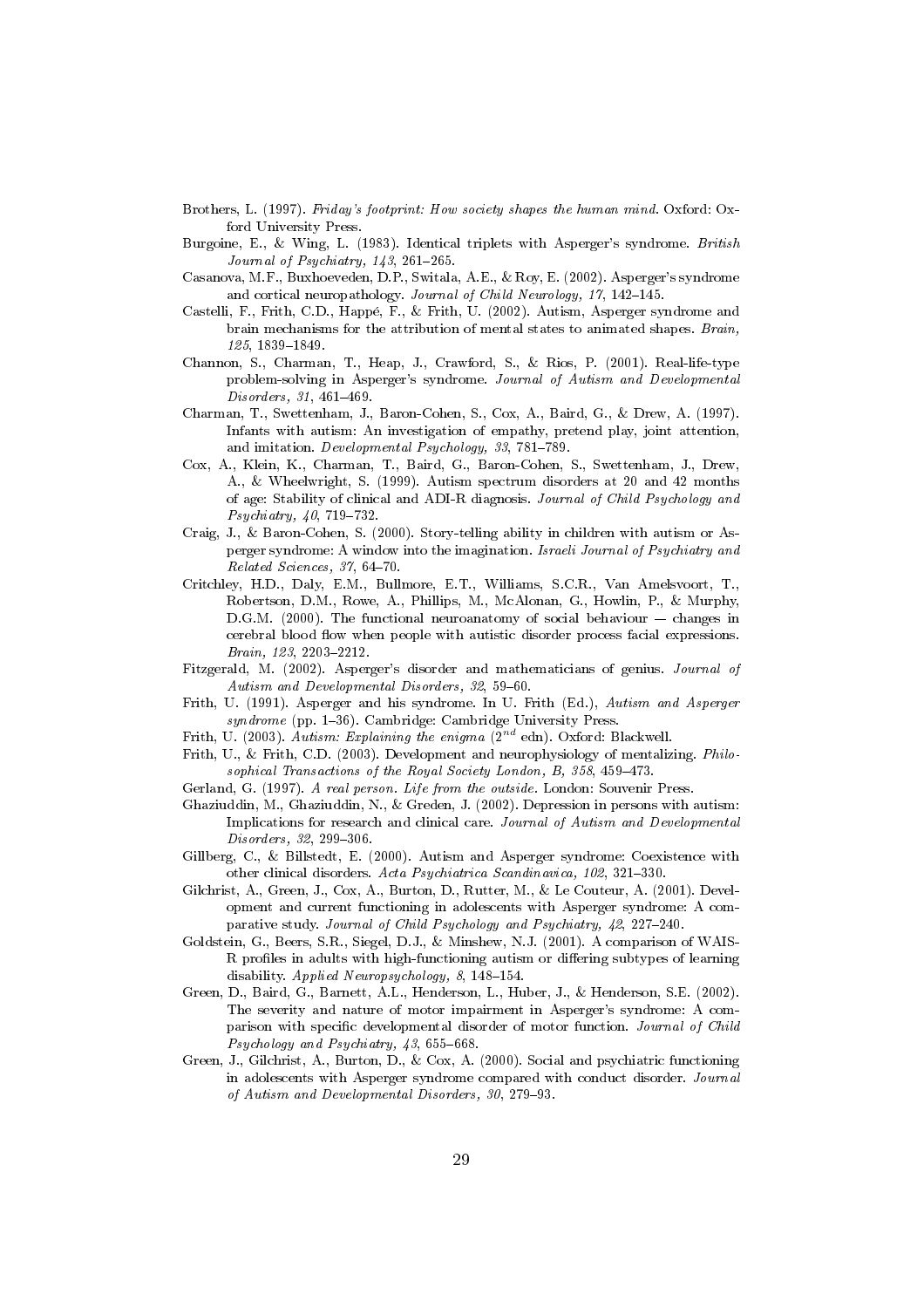- Happé, F. (1999). Autism: Cognitive deficit or cognitive style? Trends in Cognitive Sciences, 3, 216-222.
- Happé, F., Ehlers, S., Fletcher, P., Frith, U., Johansson, M., Gillberg, C., Dolan, R., Frackowiak, R., & Frith, C. (1996). 'Theory of mind' in the brain. Evidence from a PET scan study of Asperger syndrome. NeuroReport, 8, 197-201.
- Happé, F.G.E. (1994). An advanced test of theory of mind: Understanding of story characters' thoughts and feelings by able autistic, mentally handicapped, and normal children and adults. Journal of Autism and Developmental Disorders, 24, 129-154.
- Heider, F. & Simmel, M. (1944). An experimental study of apparent behavior. American Journal of Psychology, 57, 243-259.
- Hill, E., Berthoz, S., & Frith, U. (in press). Brief report: Cognitive processing of own emotions in individuals with autistic spectrum disorder and their relatives. Journal of Autism and Developmental Disorders.
- Hippler, K., & Klicpera, C. (2003). A retrospective analysis of the clinical case records of 'autistic psychopaths' diagnosed by Hans Asperger and his team at the University Children's Hospital Vienna. Philosophical Transactions of the Royal Society Series B, 358, 291-301.
- Howard, M.A., Cowell, P.E., Boucher, J., Broks, P., Mayes, A., Farrant, A., & Roberts, N. (2000). Convergent neuroanatomical and behavioural evidence of an amygdala hypothesis of autism. Neuroreport, 11, 2931-2935.
- Howlin, P. (2003). Outcome in high-functioning adults with autism with and without early language delays: Implications for the differentiation between autism and Asperger syndrome. Journal of Autism and Developmental Disorders, 33, 3-13.
- Howlin, P., & Asgharian, A. (1999). The diagnosis of autism and Asperger syndrome: Findings from a survey of 770 families. Developmental Medicine and Child Neurology,  $41,834-839.$
- Joliffe, T., & Baron-Cohen, S. (1999). The Strange Stories Test: A replication with highfunctioning adults with autism or Asperger syndrome. Journal of Autism and Developmental Disorders, 29, 395-406.
- Kaland, N., Moller-Nielsen, A., Callesen, K., Mortensen, E.L., Gottlieb, D., & Smith, L. (2002). A new 'advanced' test of theory of mind: Evidence from children and adolescents with Asperger syndrome. Journal of Child Psychology and Psychiatry,  $43, 517 - 528.$
- Kanner, L. (1943). Autistic disturbances of affective contact. Nervous Child, 2, 217-250.
- Kanner, L. (1971). Follow-up study of eleven autistic children originally reported in 1943. Journal of Autism and Childhood Schizophrenia, 1, 119-145.
- Klin, A. (2000). Attributing social meaning to ambiguous visual stimuli in higherfunctioning autism and Asperger syndrome: The Social Attribution Task. Journal of Child Psychology and Psychiatry, 41, 831-46.
- Klin, A., Jones, W., Schultz, R., & Volkmar, F. (2003). The enactive mind, or from actions to cognition: Lessons from autism. Philosophical Transactions of the Royal Society Series B, 358, 345-360.
- Klin, A., Jones, W., Schultz, R., Volkmar, F., & Cohen, D. (2002). Defining and quantifying the social phenotype in autism. American Journal of Psychiatry, 159, 895-908.
- Klin, A., Volkmar, F., & Sparrow, S. (Eds). (2000). Asperger syndrome. New York: Guilford Press.
- Klin, A., Volkmar, F.R., Sparrow, S.S., Cicchetti, D.V., & Rourke, B.P. (1995). Validity and neuropsychological characterization of Asperger syndrome: Convergence with nonverbal learning disabilities syndrome. Journal of Child Psychology and Psychi $atry, 30, 1127-1140.$
- Le Couteur, A., Bailey, A., Goode, S., Pickles, A., Robertson, S., Gottesman, I., & Rutter, M. (1996). A broader phenotype of autism: The clinical spectrum in twins. Journal of Child Psychology and Psychiatry, 37, 785-801.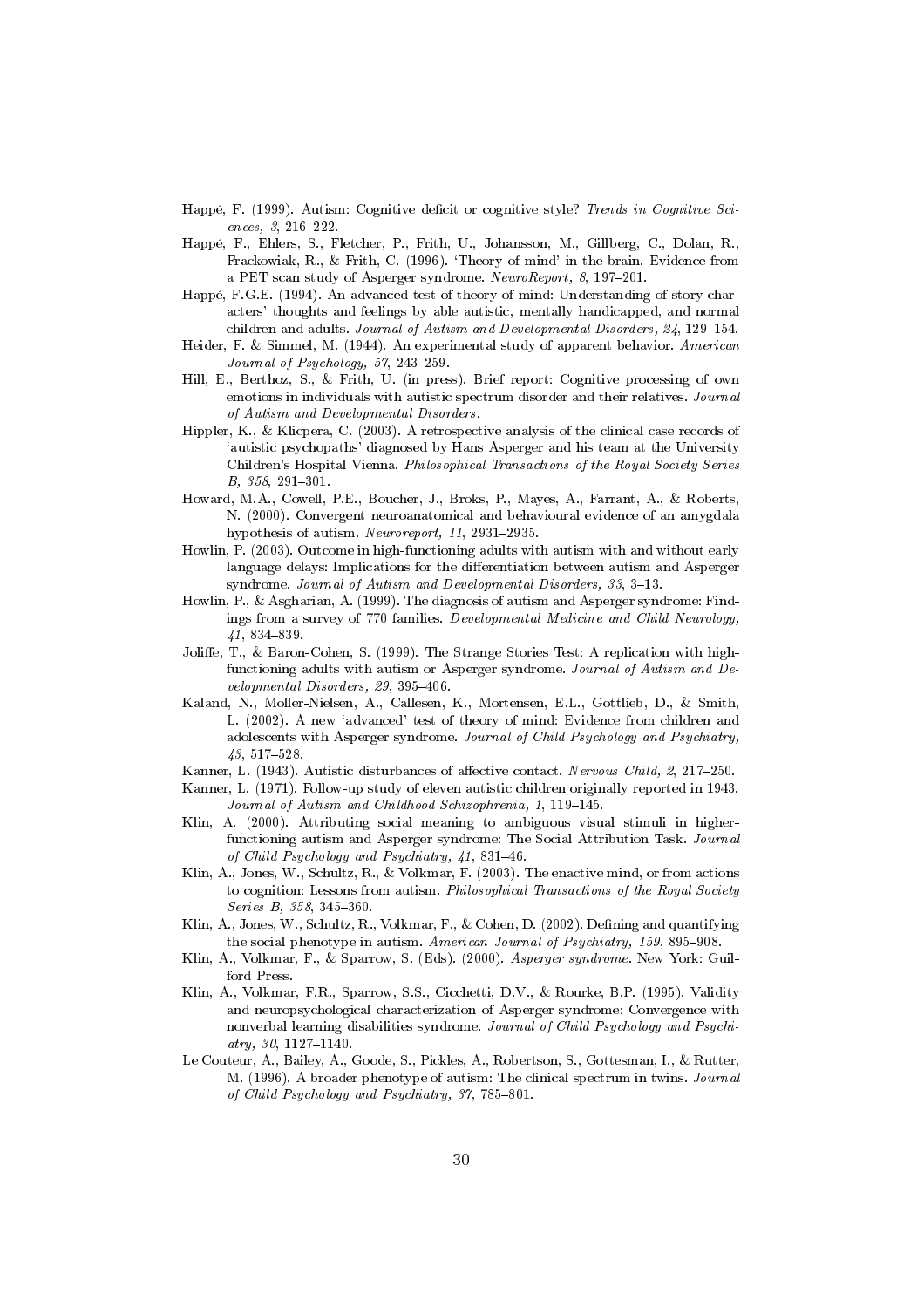- Little, L. (2001). Peer victimization of children with Asperger spectrum disorders. Journal of the American Academy of Child and Adolescent Psychiatry, 40, 995-996.
- Mayes, S.D., & Calhoun, S.L. (2001). Non-significance of early speech delay in children with autism and normal intelligence and implications for DSM-IV Asperger's disorder. Autism, 5, 81-94.
- Mayes, S.D., Calhoun, S.L., & Crites, D.L. (2001). Does DSM-IV Asperger's disorder exist? Journal of Abnormal Child Psychology, 29, 263-271.
- McAlonan, G.M., Daly, E., Kumari, V., Critchley, H.D., van Amelsvoort, T., Suckling, J., Simmons, A., Sigmundsson, T., Greenwood, K., Russell, A., Schmitz, N., Happé, F., Howlin, P., & Murphy, D.G. (2002). Brain anatomy and sensorimotor gating in Asperger's syndrome. Brain, 125, 1594-1606.
- Miller, J.N., & Ozonoff, S. (1997). Did Asperger's cases have Asperger disorder? A research note. Journal of Child Psychology and Psychiatry, 38, 247-251.
- Mottron, L., Burack, J.A., Iarocci, G., Belleville, S., & Enns, J.T. (2003). Locally oriented perception with intact global processing among adolescents with high-functioning autism: Evidence from multiple paradigms. Journal of Child Psychology and Psy $chiatry, 44, 904-913.$
- Murphy, D.G., Critchley, H.D., Schmitz, N., McAlonan, G., Van Amelsvoort, T., Robertson, D., Daly, E., Rowe, A., Russell, A., Simmons, A., Murphy, K.C., & Howlin, P. (2002). Asperger syndrome: A proton magnetic resonance spectroscopy study of brain. Archives of General Psychiatry, 59, 885-891.
- Nieminen-von Wendt, T., Metsahonkala, L., Kulomaki, T., Alto, S., Autti, T., Vanhala, R., & von Wendt, L. (2003). Changes in cerebral blood flow in Asperger syndrome during theory of mind tasks presented by the auditory route. European Journal of Child and Adolescent Psychiatry, 12, 178-189.
- Plaisted, K., Saksida, L., Alcantarà, J., & Weisblatt, E. (2003). Towards an understanding of the mechanisms of weak central coherence effects: Experiments in visual configural learning and auditory perception. Philosophica Transactions of the Royal Society B, 358, 375-386.
- Prior, M. (Ed.). (2003). Asperger syndrome, behavioural and educational aspects. New York: Guilford Publications.
- Reitzel, J., & Szatmari, P. (2003). Learning difficulties in Asperger syndrome. In M. Prior (Ed.), Asperger syndrome, behavioural and educational aspects (pp. 35-54). New York: Guilford Publications.
- Rinehart, N.J., Bradshaw, J.L., Brereton, A.V., & Tonge, B.J. (2002). A clinical and neurobehavioural review of high-functioning autism and Asperger's disorder. Australian and New Zealand Journal of Psychiatry, 36, 762-770.
- Roeyers, H., Buysse, A., Ponnet, K., & Pichal, B. (2001). Advancing advanced mindreading tests: Empathic accuracy in adults with a pervasive developmental disorder. Journal of Child Psychology and Psychiatry, 42, 271-278.
- Russell, J. (Ed.). (1997). Autism as an executive disorder. Oxford: Oxford University Press.
- Rutherford, M.D., Baron-Cohen, S., & Wheelwright, S. (2002). Reading the mind in the voice: a study with normal adults and adults with Asperger syndrome and high functioning autism. Journal of Autism and Developmental Disorders, 32, 189-194.
- Sainsbury, C. (2000). Martian in the playground. Understanding the schoolchild with Asperger syndrome. Bristol: Lucky Duck Publishers.
- Schultz, R.T., Grelotti, D.J., Klin, A., Kleinman, J., Van der Gaag, C., Marois, R., & Skudlarski, P. (2003). The role of the fusiform face area in social cognition: Implications for the pathobiology of autism. Philosophical Transactions of the Royal Society B, 358, 415-427.
- Shamay-Tsoory, S.G., Tomer, R., Yaniv, S., & Aharon-Peretz, J. (2002). Empathy deficits in Asperger syndrome: A cognitive profile. Neurocase, 8, 245-252.
- Shriberg, L.D., Paul, R., McSweeny, J.L., Klin, A., & Cohen, D.J. (2001). Speech and prosody characteristics of adolescents and adults with high-functioning autism and